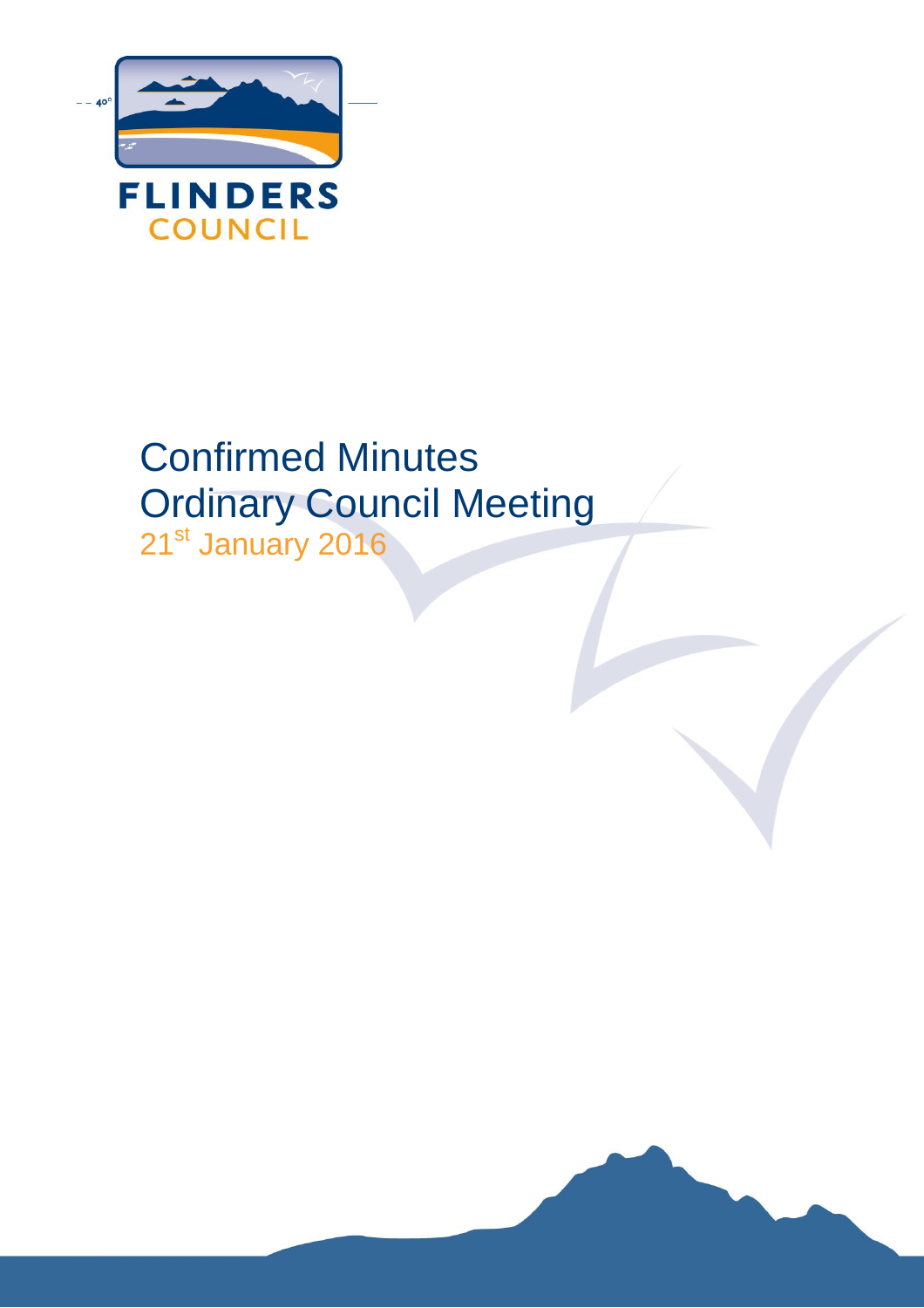# FLINDERS COUNCIL ORDINARY MEETING

CONFIRMED MINUTES

| <b>DATE:</b>       | Thursday 21 <sup>st</sup> January 2016            |
|--------------------|---------------------------------------------------|
| <b>VENUE:</b>      | Furneaux Arts and Entertainment Centre, Whitemark |
| <b>COMMENCING:</b> | $1.00 \,\mathrm{pm}$                              |

# PRESENT

Mayor Carol Cox Deputy Mayor Marc Cobham Cr Chris Rhodes Cr Peter Rhodes Cr Ken Stockton Cr David Williams Cr Gerald Willis

# APOLOGIES

Nil

#### STAFF IN ATTENDANCE

| Raoul Harper | - General Manager                             | $1.00 - 2.10$ pm |
|--------------|-----------------------------------------------|------------------|
|              | Lauren Moraitis - Service Coordinator         | $1.00 - 1.15$ pm |
|              | Sophie Pitchford - Corporate Services Manager | $1.00 - 2.10$ pm |
| Jacci Viney  | - Development Services Coordinator            | $1.00 - 1.08$ pm |
| Vicki Warden | - Executive Officer                           | $1.00 - 2.10$ pm |

#### CONFIRMATION OF MINUTES

01.01.2016 Moved: Deputy Mayor M Cobham Seconded: Cr K Stockton That the Minutes from the Ordinary Council Meeting held on the  $17^{\rm th}$ December 2015 be confirmed.

# CARRIED UNANIMOUSLY (7-0)

For: Mayor Carol Cox, Deputy Mayor Marc Cobham, Cr Chris Rhodes, Cr Peter Rhodes, Cr Ken Stockton, Cr David Williams and Cr Gerald Willis.

#### PUBLIC QUESTION TIME

#### Question 1: Deputy Mayor M Cobham on behalf of Bill LaGrue

What measures are being taken or proposed to resolve dog management issues in the Whitemark area? Despite this issue being raised on numerous occasions, nothing has changed.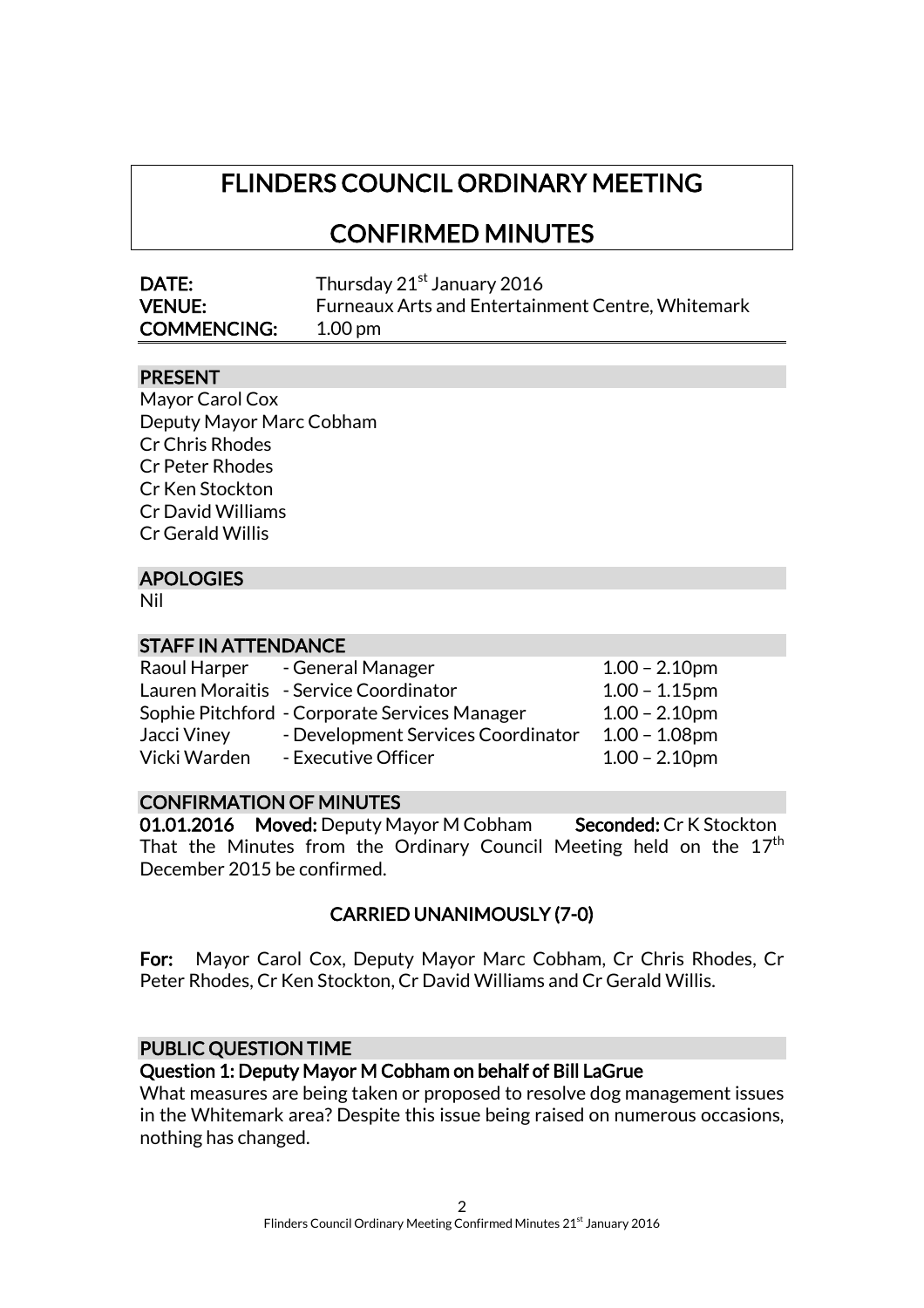# Mayor's Response:

Bill has been advised that if he witnesses an infringement, to report it to staff immediately as dogs have to be caught in the act for anything to be done. During the first quarter of this financial year, a number of dog infringements were issued.

# Question 2: Deputy Mayor M Cobham on behalf of John Holloway

Can the issue of the Badger Corner boat launching facility be included in the upcoming budget deliberations for 2016-2017? The existing facility is deteriorating and is used by a considerable number of boat users.

#### Mayor's Response:

The facility in question is not a Council asset. It can be included in the upcoming budget deliberations but there is no guarantee that any action will be taken.

# Question 3: Deputy Mayor M Cobham on behalf of John Holloway

At the upcoming budget discussions for 2016 – 2017, can serious consideration be given to implementing a more equitable imposition of waste management fees? i.e. Commercial users with large amounts of waste don't pay a proportionally larger fee, whilst residents who own more than one property, even if it is vacant land (not able to be combined for rating purposes) pay for each title although the vacant land generates no waste.

#### Mayor's Response:

Waste management fees will be discussed during budget deliberations.

#### Question 4: Deputy Mayor M Cobham on behalf of John Holloway

Whilst the new waste transfer station at Lady Barron is a good initiative, there are considerable limitations regarding its use. Can Council review the site and address the following issues?

- More education needed to inform/educate the general public
- Larger vehicle turning circle not enough room when more than one vehicle on site
- Not enough skip bins, especially during peak season times.

# Mayor's Response:

An education process for the Lady Barron Transfer Station is under development. The other points raised were taken on notice.

#### LATE AGENDA ITEMS

Nil

# DECLARATION OF PECUNIARY INTEREST

Nil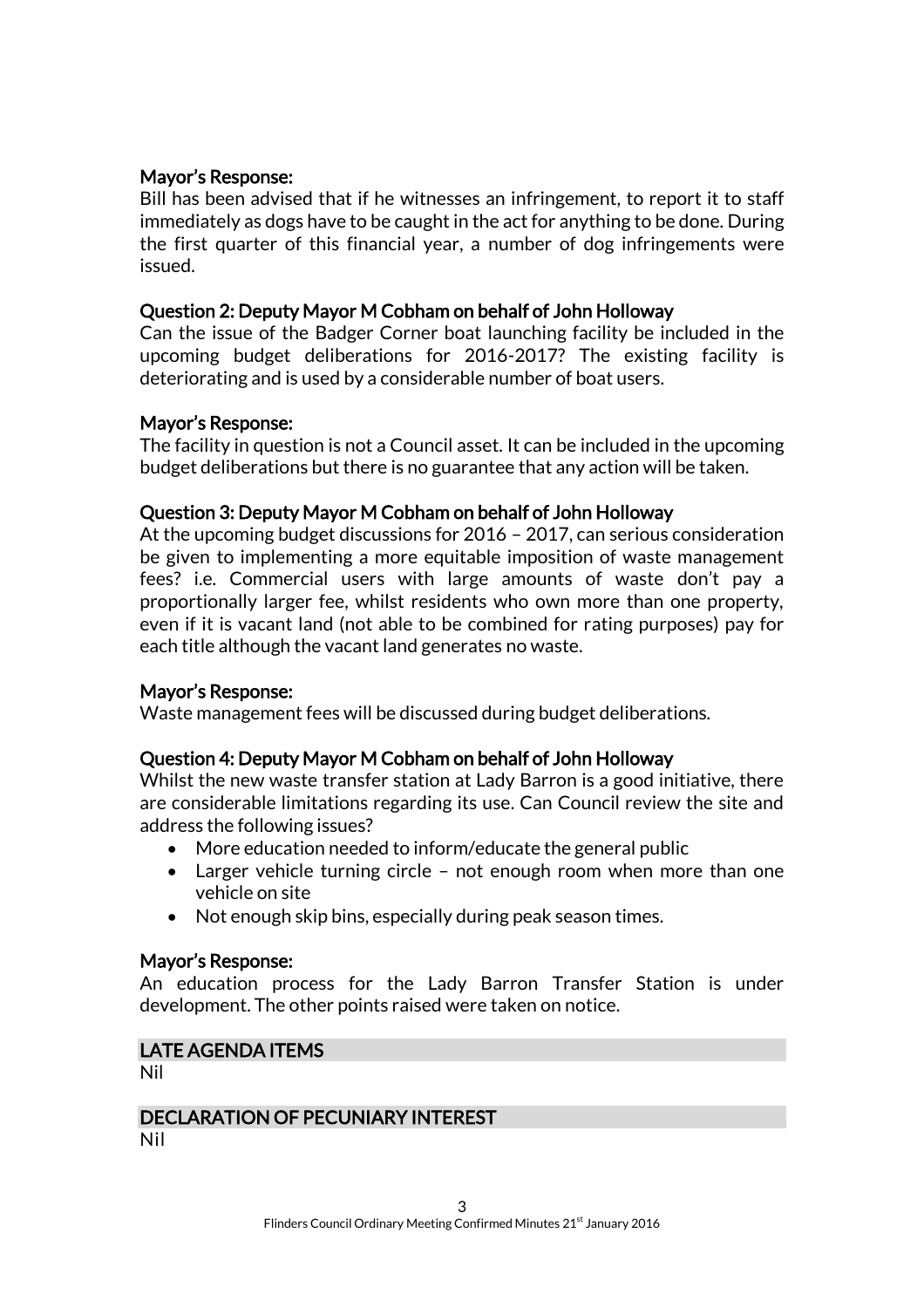# LEAVE OF ABSENCE

Nil

#### **PETITIONS**

Nil

# WORKSHOPS & INFORMATION FORUMS

No workshops were held during the reporting period.

#### PUBLIC MEETINGS

Nil

# COUNCILLOR'S QUESTIONS ON NOTICE

Nil

# COUNCILLOR'S QUESTIONS WITHOUT NOTICE

# Question 1: Mayor Carol Cox

It was once a practice of the Council to require land within town areas to be cleaned up for the summer - reminders and then abatement notices. I have been asked why this process isn't still undertaken given that there are still titles that need cleaning up in areas like Killiecrankie and Lady Barron?

#### General Manager's Response:

The question was taken on notice.

#### Question 2: Deputy Mayor Marc Cobham

Several people have raised the issue of the need for more skip bins at the Whitemark Tip during peak season times i.e. December / January as they a being used a lot and not emptied enough. Can more waste skips be left at the Whitemark Tip during holiday time?

#### Mayor's Response:

The question was taken on notice.

Note: Waste management is on the 4<sup>th</sup> February Councillor Workshop agenda for discussion.

#### PUBLICATIONS/REPORTS TABLED FOR COUNCIL INFORMATION Nil

# REPORTS TO BE RECEIVED

No reports were received during the reporting period.

# COUNCILLORS' REPORTS

No Councillor reports were received during the reporting period.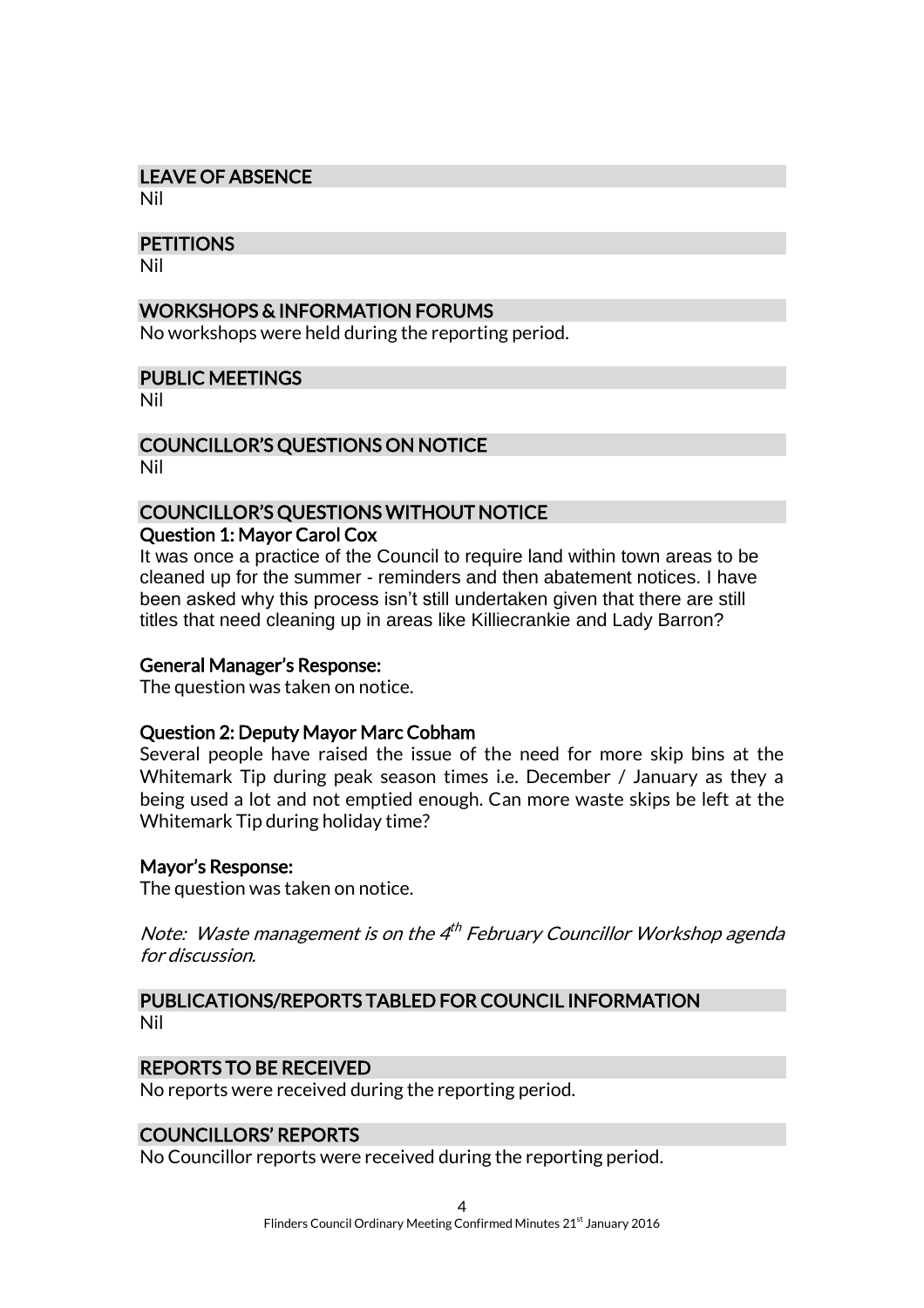# MAYOR'S REPORT:

| <b>ACTION</b>            | <b>Information</b> |
|--------------------------|--------------------|
| <b>PROPONENT</b>         | Mayor C Cox        |
| <b>FILE REFERENCE</b>    | COU/0600           |
| <b>ASSOCIATED PAPERS</b> | Nil                |

# REPORT:

# APPOINTMENTS:

| 11.12.15 | Big Band - Croon night                                   |  |
|----------|----------------------------------------------------------|--|
| 13.12.15 | Big Band afternoon at RSL & Sports Club                  |  |
| 15.12.15 | Met with Furneaux Freight (at Bridport)                  |  |
| 15.12.15 | TNT Champions of Tourism awards night                    |  |
| 16.12.15 | Met with the Hon Michael Ferguson MP                     |  |
| 16.12.15 | Flinders Island District High School (FIDHS) End of Year |  |
|          | Assembly                                                 |  |
| 17.12.15 | Met with the Hon Michelle O'Byrne MP and the Federal     |  |
|          | <b>Candidate for Bass Ross Hart</b>                      |  |
| 17.12.15 | <b>Council Meeting</b>                                   |  |
| 18.12.15 | Music Students end of year recital                       |  |
| 18.12.15 | <b>Council Christmas Party</b>                           |  |
| 20.12.15 | <b>Community Christmas Carols</b>                        |  |
| 04.01.16 | Met with G Smith & B Meagher re Fishermen lost at Sea    |  |
|          | Memorial and rubbish bins on the wharf                   |  |
| 09.01.16 | Emita Sports                                             |  |
|          |                                                          |  |

# Furneaux Freight

I visited the Furneaux Freight depot in Bridport. Furneaux Freight has provided a terrific service to the Island in supporting farmers to move livestock off the Island quickly and efficiently as market destinations allowed. The continuing dry weather has prompted a very much increased movement of livestock and I wish to recognise and thank Furneaux Freight for providing the many extra sailings enabling the farmers to reduce on-farm livestock numbers. Discussion was held over a range of topics including the Council's freezer/chiller containers, the application of the Tasmanian Freight Equalisation Scheme and how it applies to livestock shipped in containers versus livestock shipped on the hoof.

# Croon

What a great experience and enjoyable weekend. Thank you to all who brought this magical entertainment to Flinders and the Community that supported it. \$5,000 donated to the Royal Flying Doctor Service as well is an absolutely amazing feat, confirming the generosity of this small community.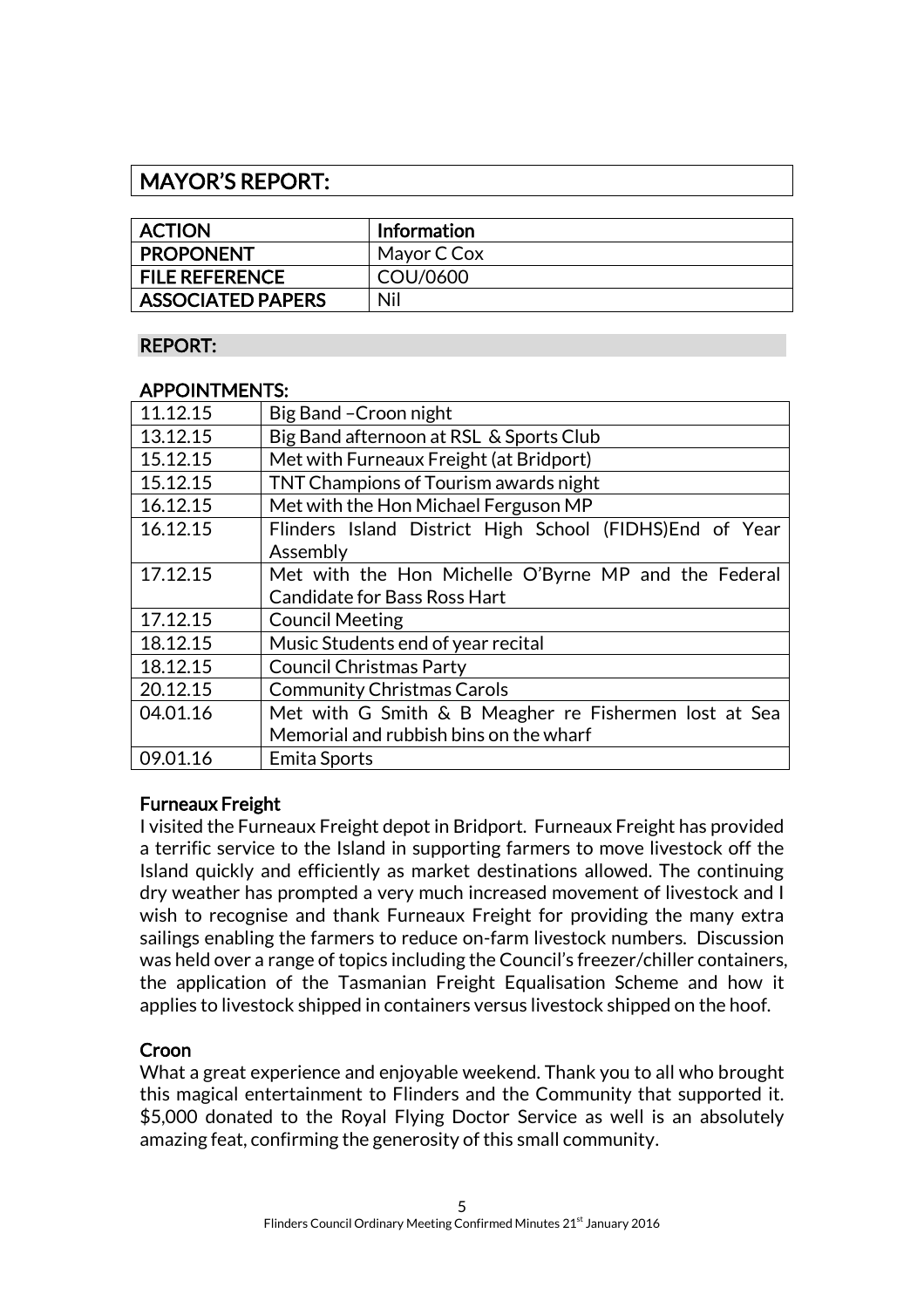# TNT Champions of Tourism Award

I congratulate the Tourism and Business industry members on Flinders for their commitment and service to island visitors. The Furneaux Group is strongly reliant on tourism as its second economic driver behind agriculture and to have the quality of service and enthusiasm of our local participants in the industry recognised on a regional level is exciting. In this growing industry we have many strong and valuable contributors promoting Flinders and providing visitors with positive experiences in a friendly and welcoming manner. To have two award recipients over three categories just proves the quality of our growing industry. Congratulations Jo Youl (Most Dynamic Newbie) and Annie Wilkens (Best Northern Welcome and Personality of the Year) - you do the Island proud.

# FIDHS End of Year Assembly

What an entertaining evening. Thank you to the students, teachers and support staff for showing us how talented you all are. Congratulations to all students who received awards and to the majority who did not. The best rewards come in knowing that you have participated in learning to your best ability.

# **TasPorts**

Council received a complaint about the removal of rubbish bins from the Wharf at Lady Barron, after which I raised the issue with the local TasPorts staff. Brendan will be contacting Council about his thoughts on how the provision of rubbish bins can be improved for users, whilst reducing the issues that prompted the removal.

The memorial to "Fishermen Lost at Sea" which was removed during the port upgrade is being reinstated in the landscaped area just north of the freight pickup shed.

# Community Christmas Carols

Thank you to the all who made this event happen, giving this small community a chance to come together and celebrate the spirit of Christmas.

# Emita Sports Day

Congratulations to the volunteers who last weekend put on one of the best Emita Sports Days I can remember! The Sports Ground was so packed that people needed to park on the roadside - something a long term resident and attendee had not recalled happening before. The Games were a highlight with many local and visiting families combining in enjoying the fun.

# **Community**

In this report I have recognised the input of individuals and groups, and without taking away from their contributions to island activities, there are so many more community members and businesses who support and give to community events and activities and I would like to thank each and every one of you. May 2016 be a year that we can look back on with pride, having confronted our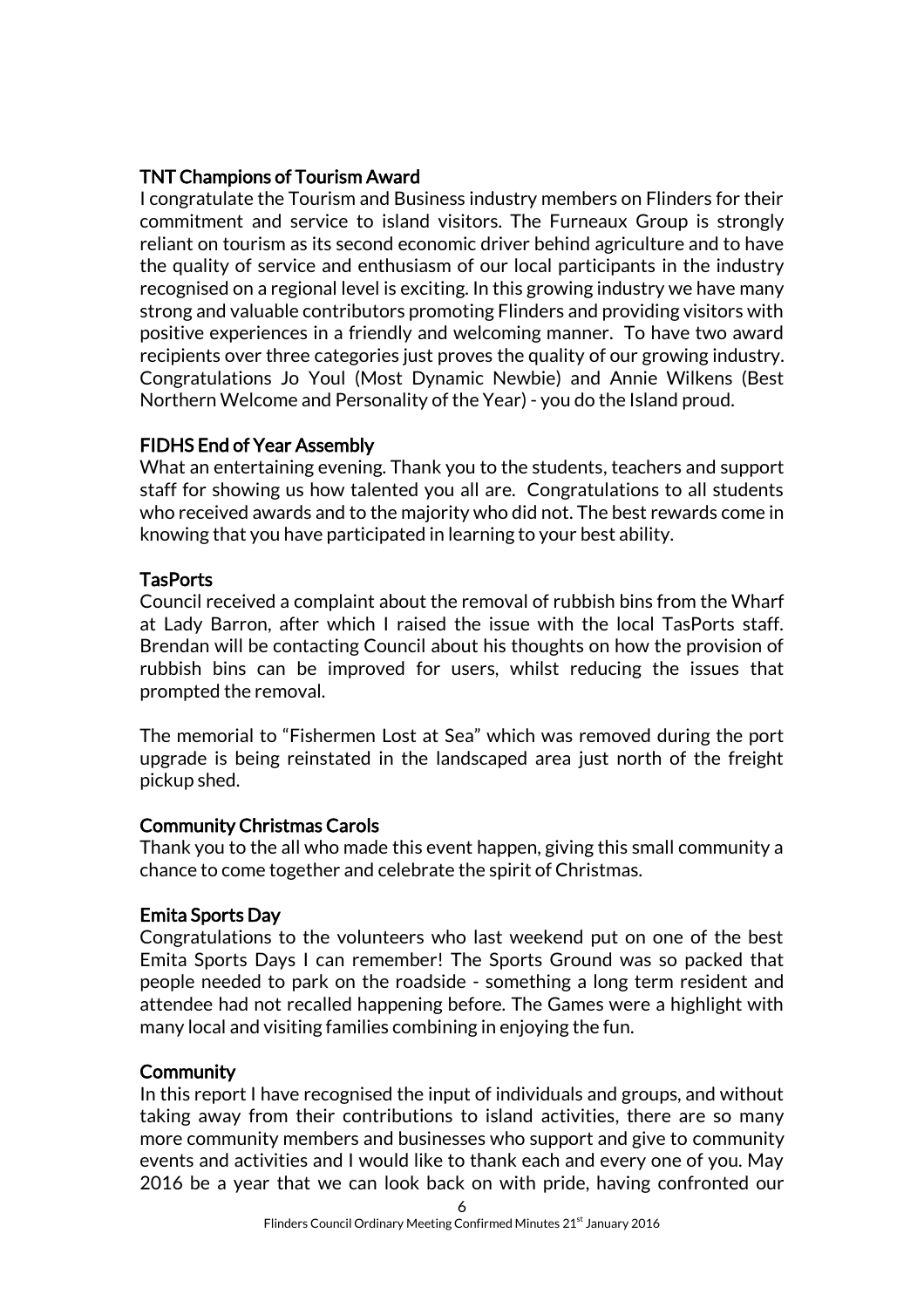challenges, supported our friends and found joy in the simple things in life of which the islands abound.

| <b>DATE</b> | <b>WHO</b>             | <b>SUBJECT</b>                                   |
|-------------|------------------------|--------------------------------------------------|
| 11.12.15    | Australian Local       | ALGA news 11 December 2015                       |
|             | Government             |                                                  |
|             | Association (ALGA)     |                                                  |
| 11.12.15    | J Hamilton, UTAS       | Presentation on Isolated Power Systems           |
|             |                        | Forum, King Island - uploaded to UTAS website    |
| 11.12.15    | Minister for Planning  | Land Use Planning and Approvals Amendment        |
|             | & Local Government     | (Tasmanian Planning Scheme) Act 2015 passed.     |
|             |                        | Draft State Planning Provisions available for    |
|             |                        | planning authorities to comment by late          |
|             |                        | January 2016, prior to public consultation       |
|             |                        | planned for February 2016                        |
| 14.12.15    | S McDonald, nbn        | nbn Broadband Satellite Data Boost - Media       |
|             |                        | release                                          |
| 14.12.15    | <b>Commander Brett</b> | Invite to Christmas Morning tea 22/12 (apology   |
|             | Smith                  | sent)                                            |
| 14.12.15    | <b>ALGA</b>            | National State of the Assets, Roads and          |
|             |                        | Community Infrastructure Report 2015             |
| 14.12.15    | P Dakin, Department    | Christmas drinks with M Ferguson MP              |
|             | of Premier and         |                                                  |
|             | Cabinet (DPaC)         |                                                  |
| 15.12.15    | K Stephenson, Local    | <b>LGAT submission to State Budget process</b>   |
|             | Government             |                                                  |
|             | Association of         |                                                  |
|             | Tasmania (LGAT)        |                                                  |
| 15.12.15    | G Palmer, LGAT         | <b>Expression of Interest for Professional</b>   |
|             |                        | Development - Governance Essential for Local     |
|             |                        | Government - The role of the Council &           |
|             |                        | Councillor                                       |
| 16.12.15    | R Carrick, Bendigo     | Financial return in relation to community        |
|             | <b>Bank</b>            | investment in local bank                         |
| 16.12.15    | <b>TasWater</b>        | New TasWater Board appointed - Media             |
|             |                        | Release                                          |
| 16.12.15    | J O'Dell               | Weeds of Flinders Island 2013                    |
| 18.12.15    | D Lovegrove            | Submission to Council Policy change              |
| 18.12.15    | Minister for Planning  | Auditor General's report tabled and Council's    |
|             | & Local Government     | consistently returning an underlying deficit and |
|             |                        | remuneration related disclosure requirements     |
| 22.12.15    | Northern Tasmania      | Elected members update                           |
|             | Development            |                                                  |
| 22.12.15    | Minister for           | <b>Re Online Access Centres</b>                  |
|             | Education & Training   |                                                  |
| 22.12.15    | <b>TasWater</b>        | Funding for Water & Sewerage Upgrades            |
| 22.12.15    | Tourism Tasmania       | <b>End of Year Message</b>                       |

#### CORRESPONDENCE IN: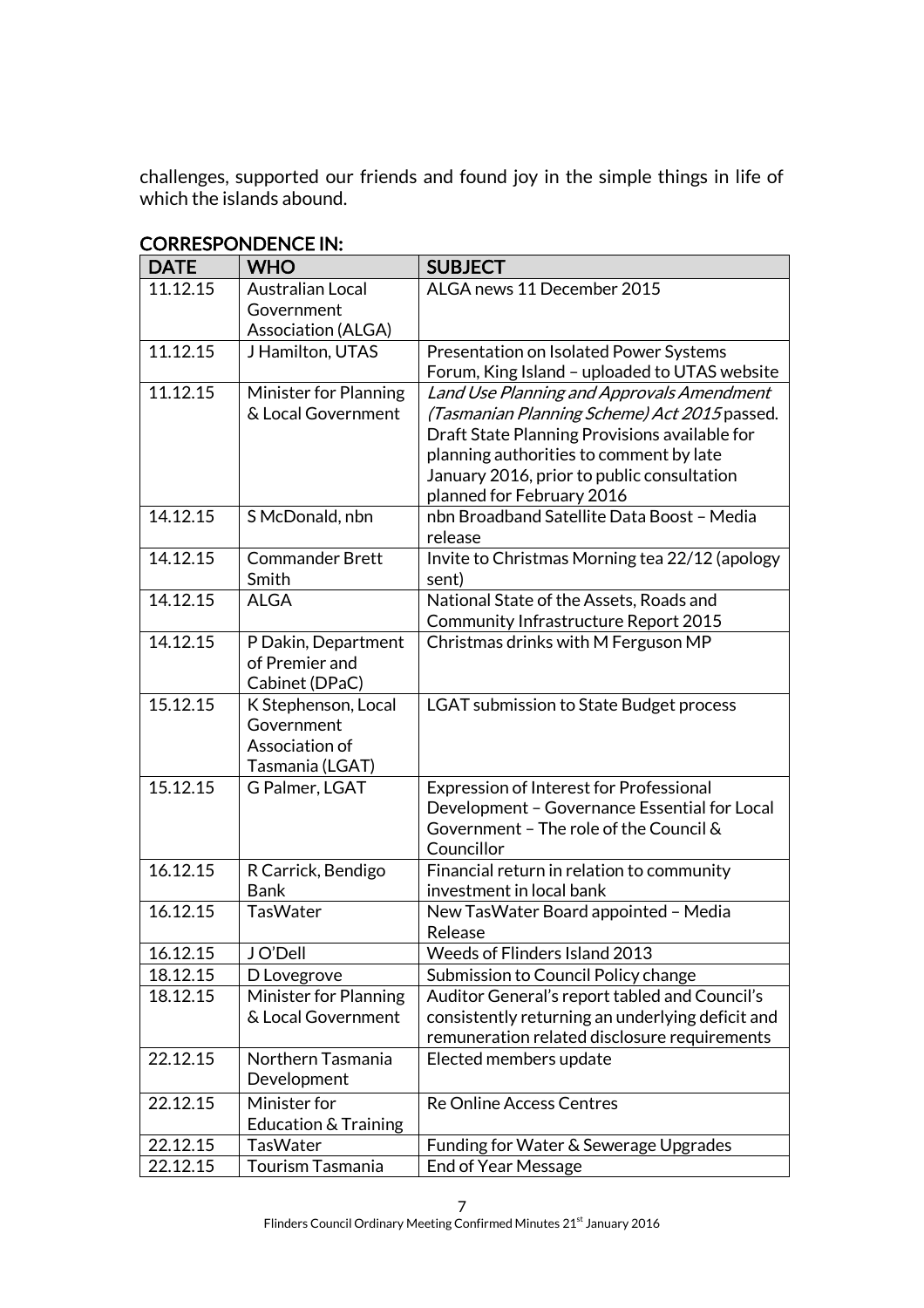| 23.12.15             | Minister for                       | Thank you for continued work, support &              |
|----------------------|------------------------------------|------------------------------------------------------|
|                      | Education & Training               | commitment and highlights of 2015                    |
| 23.12.15             | Department of                      | Local Council participation in the Mobile            |
|                      | Communication & the                | <b>Blackspot Program</b>                             |
|                      | Arts                               |                                                      |
| 23.12.15             | Hydro Tasmania                     | Flinders Hub Project Community Update                |
| 23.12.15             | <b>TasWater</b>                    | Water & Sewerage Upgrade funding                     |
| 23.12.15             | F Madigan, LGAT                    | LGAT General Meeting - request for discussion        |
|                      |                                    | topics                                               |
| 23.12.15             | <b>Minister for Planning</b>       | <b>Draft State Planning Provisions</b>               |
|                      | and Local                          |                                                      |
|                      | Government                         |                                                      |
| 23.12.15             | Mental Health and                  | <b>National Ice Action Strategy</b>                  |
|                      | <b>Alcohol Drug</b><br>Directorate |                                                      |
|                      |                                    |                                                      |
| 23.12.15<br>23.12.15 | <b>Community Member</b>            | Dogs roaming Whitemark                               |
| 07.01.16             | <b>Deputy Premier</b>              | Online Access Centres clarification of changes       |
|                      | Keep Australia<br><b>Beautiful</b> | Sustainable Communities Tasmania;<br>Newsletter 2015 |
| 07.01.16             | Satellite Television &             | New television channels, Council's with re-          |
|                      | Radio Australia Pty                | transmission sites may need to upgrade               |
|                      | Ltd                                |                                                      |
| 08.01.16             | National Australia                 | Citizen of the Year Awards - consider                |
|                      | Day Council                        | nominations for 2017                                 |
| 08.01.16             | <b>TasWater</b>                    | Declaration of Stage 1 Water Restriction             |
| 11.01.16             | <b>Brighton Council</b>            | Use of Poker Machines in Tasmania                    |
| 11.01.16             | Department of                      | Acknowledgement of Mobile Blackspot                  |
|                      | Communication & the                | Nomination                                           |
|                      | Arts                               |                                                      |
| 12.01.15             | Premier, Will                      | Invitation to the Premier's Australia Day            |
|                      | Hodgman                            | Address 2016                                         |
| 12.01.15             | <b>Tasmanian Young</b>             | Nominate now                                         |
|                      | <b>Achiever Awards</b>             |                                                      |
| 13.01.15             | K Stephenson, LGAT                 | <b>LGAT Breakfast forums</b>                         |
| 13.01.15             | CEO, Rural Alive &                 | A New Year for Rural Alive & Well                    |
|                      | Well                               |                                                      |
| 13.01.15             | A Nikolic MP                       | Stronger Communities Program - Round 2               |
|                      |                                    | <b>Expressions of Interest</b>                       |
| 13.01.15             | <b>Auditor General</b>             | Determination of Audit Fees for Year Ending          |
|                      |                                    | June 2016                                            |
| 13.01.15             | Acting Secretary,                  | Tasmanian Government & Telstra free Wi-Fi            |
|                      | Department of State                | hotspots in Tasmania                                 |
|                      | Growth                             |                                                      |

# CORRESPONDENCE OUT:

| DATE     | <b>WHO</b>                          | <b>SUBJECT</b>                                                          |
|----------|-------------------------------------|-------------------------------------------------------------------------|
|          | $\sqrt{21.12.15}$ G Smith, TasPorts | Rubbish bins at Lady Barron wharf                                       |
| 10.01.16 |                                     | Governor of Tasmania's   Confirmation of Council support for 2016 visit |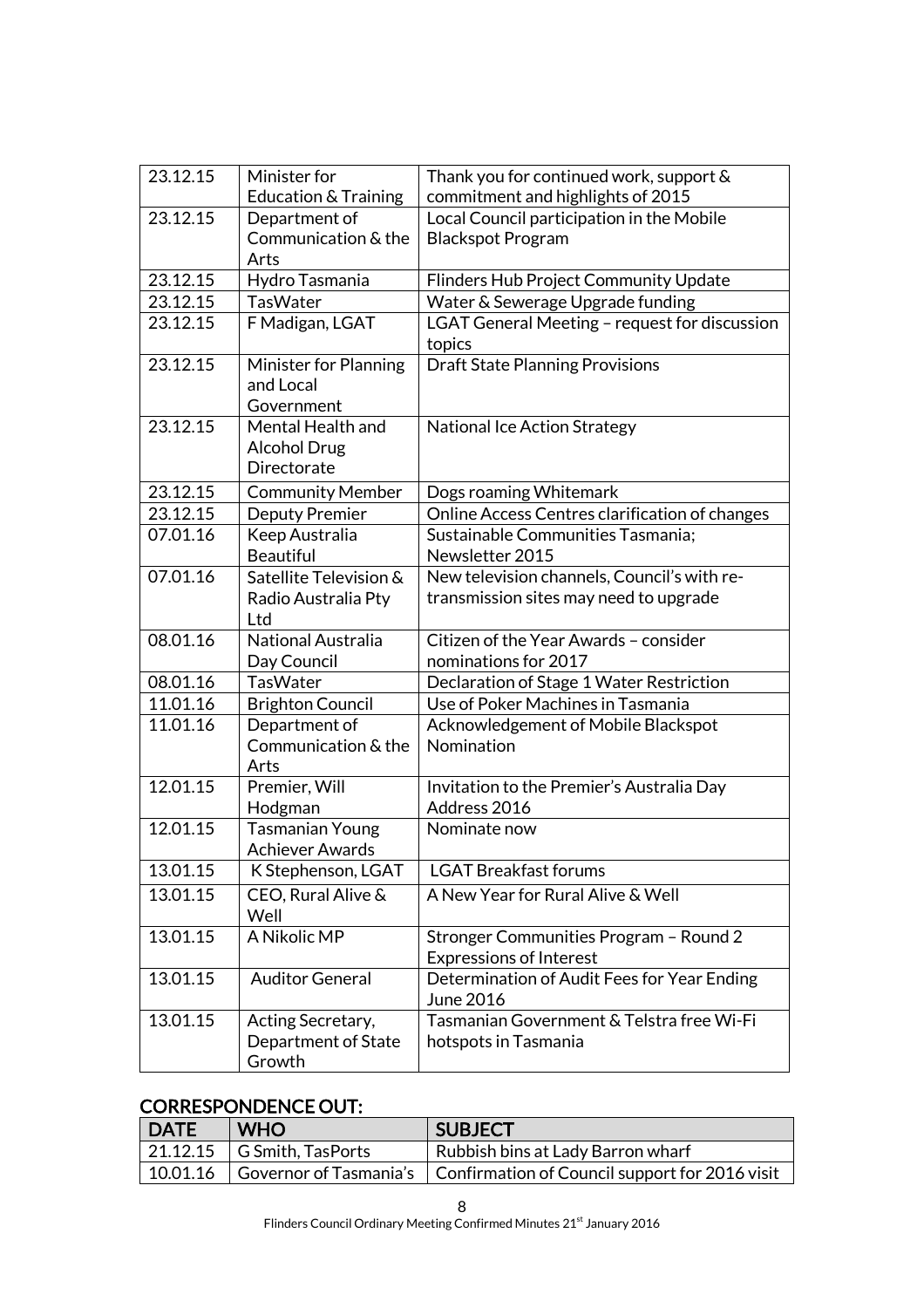|          | office                    |                                             |
|----------|---------------------------|---------------------------------------------|
| 11.01.16 | R Carrick, Bendigo Bank   | Response to email                           |
| 11.01.16 | <b>Flinders Island</b>    | Notice of Mobile Blackspot Funding and need |
|          | Community                 | to nominate local blackspots                |
|          | Noticeboard II            |                                             |
| 11.01.16 | Department of             | Blackspot nomination form completed         |
|          | Communication & the       |                                             |
|          | Arts                      |                                             |
| 11.01.16 | Community member          | Dogs roaming in Whitemark                   |
| 12.01.06 | <b>Order of Australia</b> | Response to information request             |
|          |                           | (CONFIDENTIAL)                              |
| 13.01.16 | <b>Flinders Island</b>    | Temporary removal of port-a-loo from        |
|          | Community                 | Killiecrankie foreshore                     |
|          | Noticeboard II            |                                             |

# VOTING REQUIREMENTS:

Simple Majority

#### RECOMMENDATION:

That the Mayor's report be received.

# DECISION:

02.01.2016 Moved: Cr G Willis Seconded: Cr P Rhodes That the Mayor's report be received.

# CARRIED UNANIMOUSLY (7-0)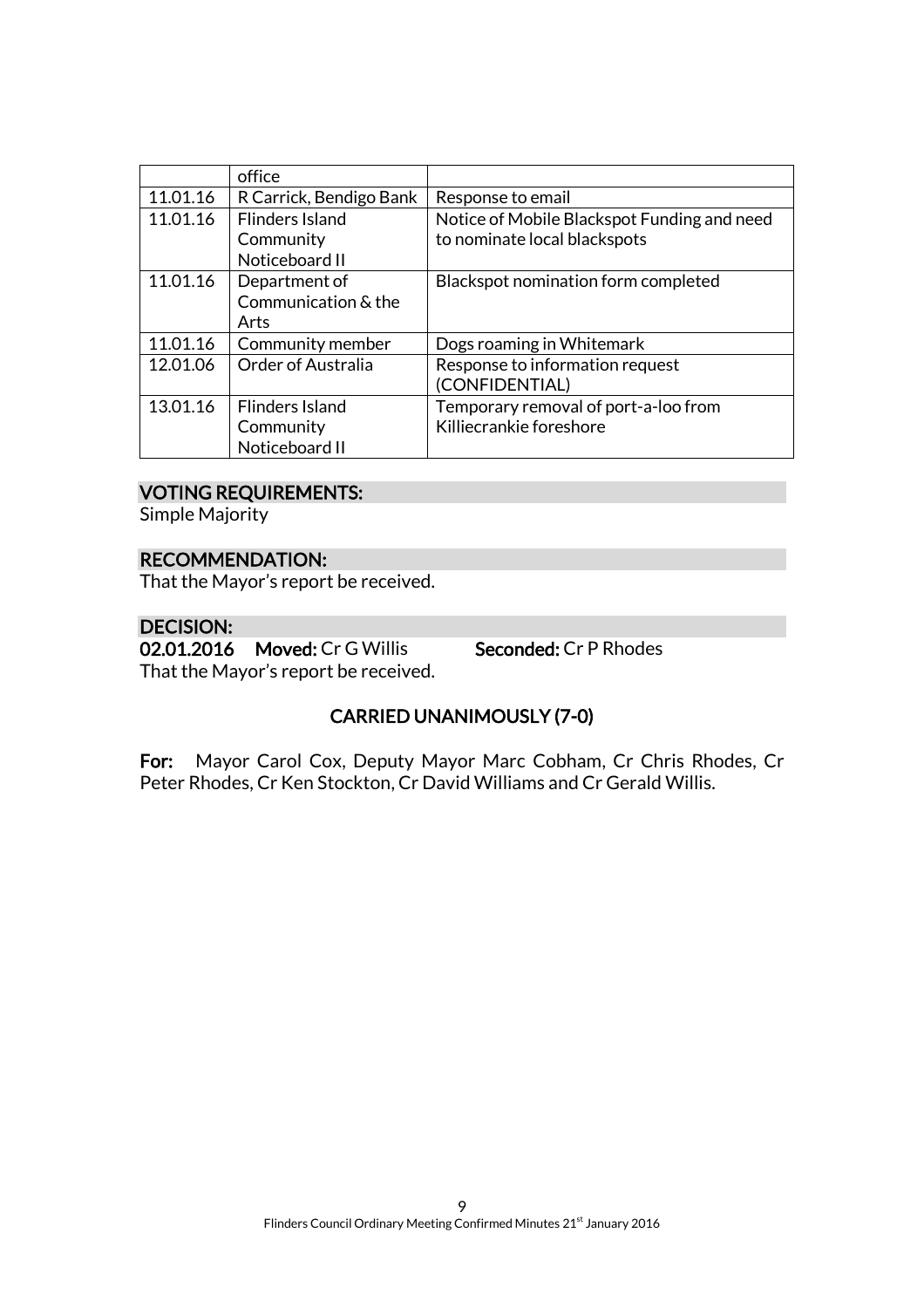# A. DEVELOPMENT SERVICES AND PLANNING APPLICATIONS

| <b>ACTION</b>                                                          | Information                      |
|------------------------------------------------------------------------|----------------------------------|
| <b>PROPONENT</b>                                                       | <b>Council Officer</b>           |
| <b>OFFICER</b>                                                         | Development Services Coordinator |
| <b>FILE REFERENCE</b>                                                  | DSV/0300                         |
| <b>ASSOCIATED PAPERS</b><br>Annexure 1: Planner's Information Report - |                                  |
|                                                                        | December 2015                    |

#### Item A1: Development Application Report

#### INTRODUCTION:

The purpose of this report is to provide Councillors with an update of the applications received by the Planning Department for the month of October as per the Council motion 249.09.2015, passed at the  $24<sup>th</sup>$  September 2015 Council Meeting.

Council has requested that the planning consultancy service (West Tamar Council) provide this detail to Council on a monthly basis.

#### PREVIOUS COUNCIL CONSIDERATION:

Some items may have been considered at meetings of Council while the remainder have been approved under delegation by the General Manager.

#### OFFICER'S REPORT:

Refer to Annexure 1 - Planner's Information Report – December 2016, provided by West Tamar Council.

#### VOTING REQUIREMENTS:

Simple Majority

#### OFFICER'S RECOMMENDATION:

That Council receives the Development Applications Report for December 2015.

#### DECISION:

03.01.2016 Moved: Deputy Mayor M Cobham Seconded: Cr K Stockton That Council receives the Development Applications Report for December 2015.

# CARRIED UNANIMOUSLY (7-0)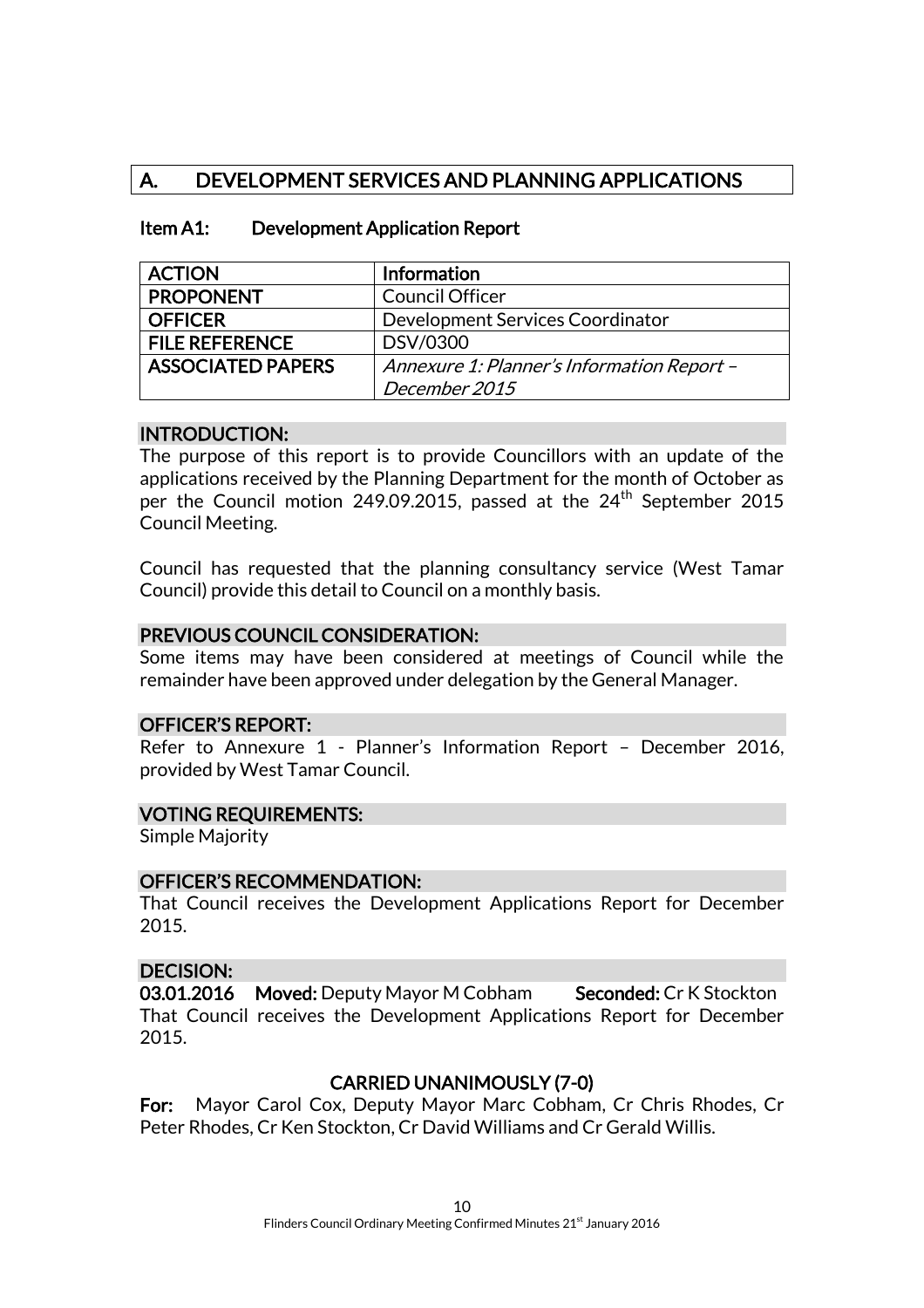# B. CORPORATE SERVICES

#### Item B1: Investment Policy

| <b>ACTION</b>            | <b>Decision</b>                              |
|--------------------------|----------------------------------------------|
| <b>PROPONENT</b>         | <b>Council Officer</b>                       |
| <b>OFFICER</b>           | Sophie Pitchford, Corporate Services Manager |
| <b>FILE REFERENCE</b>    | FIN/0501, ADM/0900                           |
| <b>ASSOCIATED PAPERS</b> | Annexure 2: Investment Policy                |

#### INTRODUCTION:

Council's Policy Manual is an important document of Council as it provides direction to Staff, Management and Councillors. Many of the policies are required by, or relate to, legislation and in most instances help manage Council's exposure to risk.

#### PREVIOUS COUNCIL CONSIDERATION:

| $21^{\rm st}$ May 2009         | 170.05.09                                                     |
|--------------------------------|---------------------------------------------------------------|
| 18 <sup>th</sup> December 2014 | 952.12.2014                                                   |
| <b>Councillor Workshops</b>    | 10 <sup>th</sup> September and 11 <sup>th</sup> November 2015 |
| 24 <sup>th</sup> November 2015 | 314.11.2015                                                   |
|                                |                                                               |

#### OFFICER'S REPORT:

The Investment Policy has been reviewed and updated to reflect changes in legislation and work practices.

The key short-coming identified in the Investment Policy was the inability to consider all asset classes. Asset allocation and diversification are central to the goal of achieving superior long-term, risk-weighted returns. The simple reason for this is that markets do not remain constant and certain asset classes will perform better than others, depending on the prevailing market conditions. The ability to strategically and tactically move from one asset class to another is critical to maintaining the appropriate balance between risk management and investment returns.

The revised Investment Policy will allow Council to invest uncommitted funds in an 'all-weather' portfolio; one that can deliver a smooth return in most market conditions and through various market cycles.

Council resolved to adopt the Investment Policy at the November 2015 Ordinary Meeting of Council and allowed it to lay on the table for 28 days for public comment. No submissions were received during the public consultation period.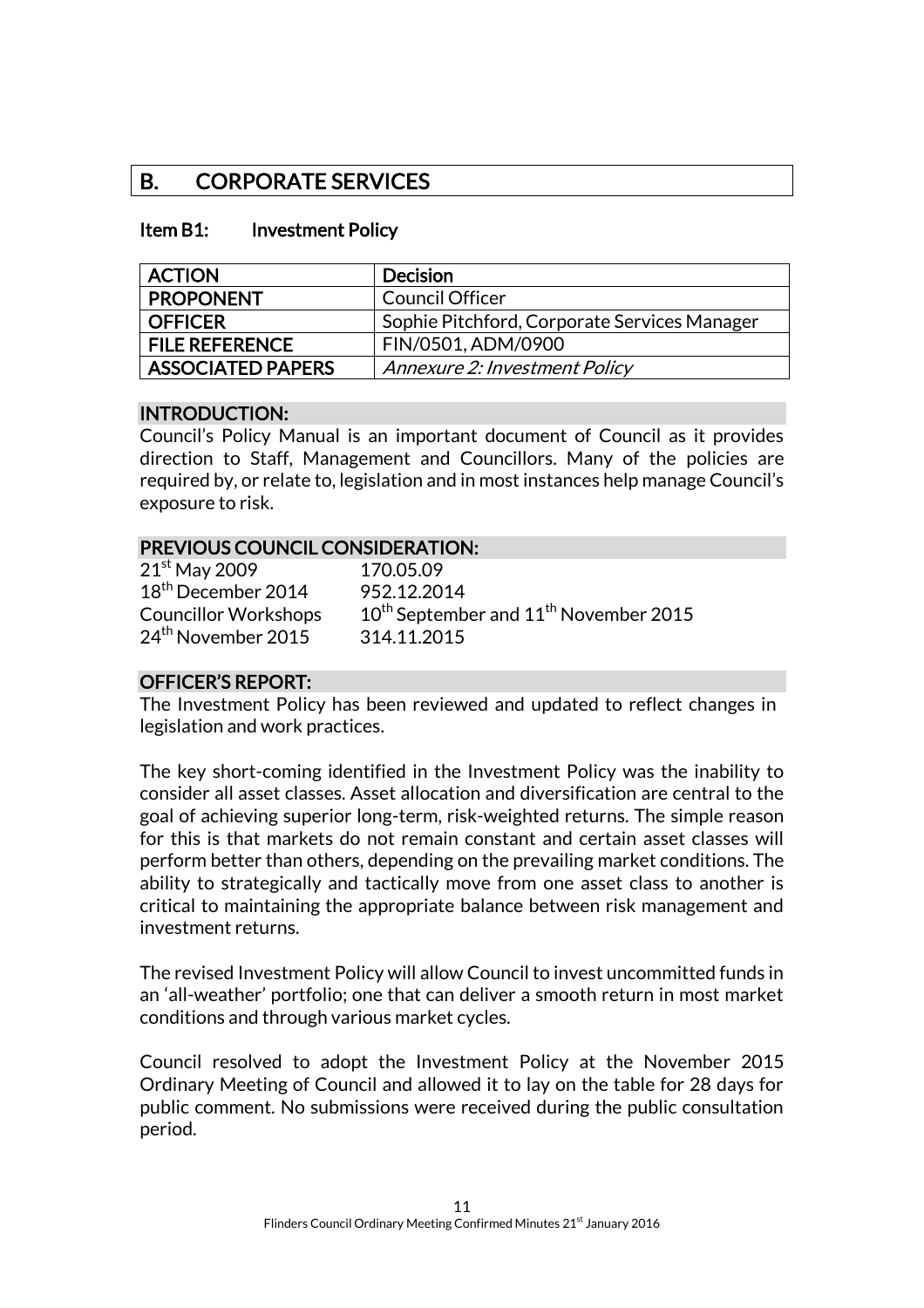# STATUTORY REQUIREMENT:

Trustee Amendment (Investment Powers) Act 1997

# POLICY/STRATEGIC IMPLICATIONS:

4. Strategic, Efficient and Effective Organisation - Responding to risks and opportunities.

4.3 Ensure Council meets its statutory obligations and manages corporate and community risk.

4.3.9 Maintain Council's Policy Manual and Instrument of Delegation.

# RISK/LIABILITY:

Adoption of this policy and ensuring that Management, Staff and Councillors are aware of and follow this policy will help to reduce Council's exposure to risk in this area.

# VOTING REQUIREMENTS:

Simple Majority

# OFFICER'S RECOMMENDATION:

That Council adopts the Investment Policy.

# DECISION:

04.01.2016 Moved: Cr D Williams Seconded: Deputy Mayor M Cobham That Council adopts the Investment Policy as tabled at the Council Meeting and dated  $21^{st}$  January 2016.

# CARRIED (6-1)

For: Deputy Mayor Marc Cobham, Cr Chris Rhodes, Cr Peter Rhodes, Cr Ken Stockton, Cr David Williams and Cr Gerald Willis. Against: Mayor Carol Cox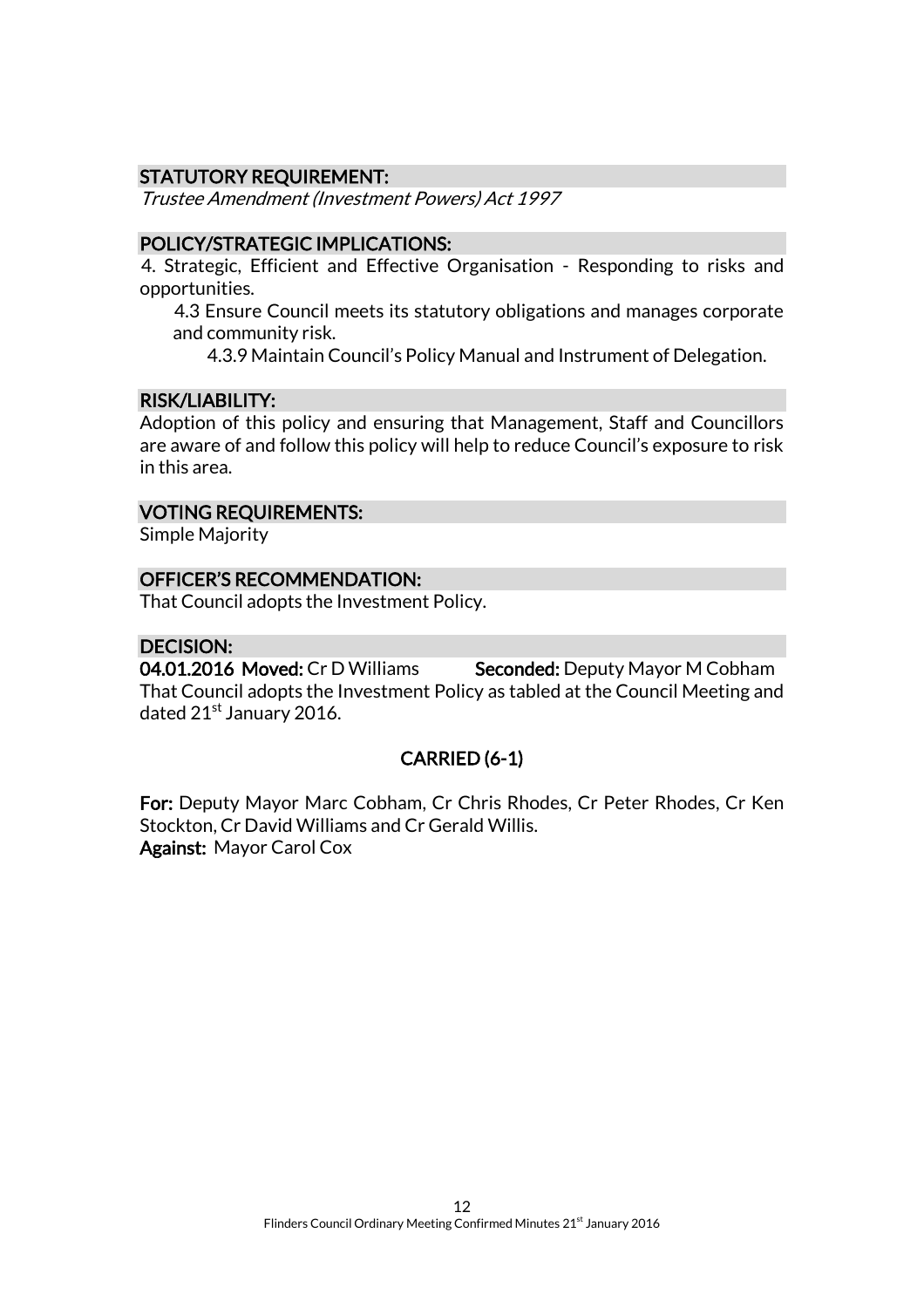| Item B2: | <b>Code of Tender and Contracts Policy</b> |
|----------|--------------------------------------------|
|----------|--------------------------------------------|

| <b>ACTION</b>            | <b>Decision</b>                              |
|--------------------------|----------------------------------------------|
| <b>PROPONENT</b>         | <b>Council Officer</b>                       |
| <b>OFFICER</b>           | Sophie Pitchford, Corporate Services Manager |
| <b>FILE REFERENCE</b>    | WOR/0300, ADM/0900                           |
| <b>ASSOCIATED PAPERS</b> | Annexure 3: Code of Tender and Contracts     |
|                          | Policy                                       |

#### INTRODUCTION:

Council's Policy Manual is an important document of Council as it provides direction to Staff, Management and Councillors. Many of the policies are required by, or relate to, legislation and in most instances help manage Council's exposure to risk.

# PREVIOUS COUNCIL CONSIDERATION:

16<sup>th</sup> July 2009 263.07.09 24<sup>th</sup> November 2015 312.11.2015

Councillor Workshop  $10^{th}$  September,  $8^{th}$  October and  $11^{th}$  November 2015

# OFFICER'S REPORT:

The Code of Tender and Contracts Policy has been reviewed and updated to reflect changes in legislation and work practices for Councillors' consideration.

The code aims to achieve the purchasing principles of:

- open and effective competition;
- value for money;
- enhancement of the capabilities of local business and industry; and
- ethical behaviour and fair dealing.

Council resolved to adopt the Code of Tender and Contracts Policy at the November 2015 Ordinary Meeting of Council and allowed it to lay on the table for 28 days for public comment. No submissions were received during the public consultation period.

# STATUTORY REQUIREMENT:

Local Government Act 1993 Local Government (General) Regulations 2015

# POLICY/STRATEGIC IMPLICATIONS:

4. Strategic, Efficient and Effective Organisation - Responding to risks and opportunities.

4.3 Ensure Council meets its statutory obligations and manages corporate and community risk.

4.3.9 Maintain Council's Policy Manual and Instrument of Delegation.

<sup>13</sup>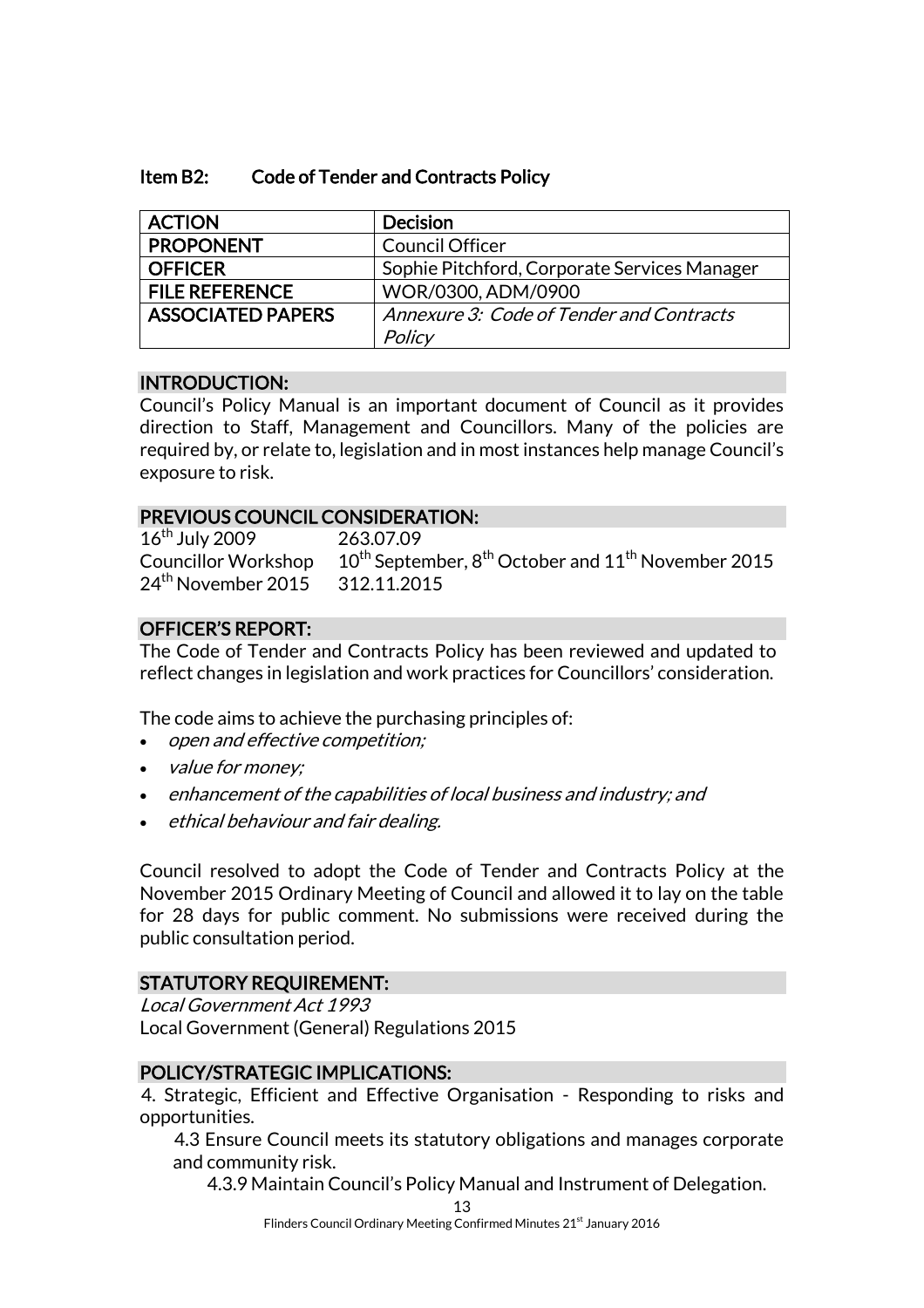# RISK/LIABILITY:

Adoption of this policy and ensuring that Management, Staff and Councillors are aware of and follow this policy will help to reduce Council's exposure to risk in this area.

#### VOTING REQUIREMENTS:

Simple Majority

# OFFICER'S RECOMMENDATION:

That Council adopts the Code of Tender and Contracts Policy.

# DECISION:<br>05.01.2016

Moved: Deputy Mayor M Cobham Seconded: Cr K Stockton That Council adopts the Code of Tender and Contracts Policy as tabled at the Council Meeting and dated 21<sup>st</sup> January 2016.

# CARRIED UNANIMOUSLY (7-0)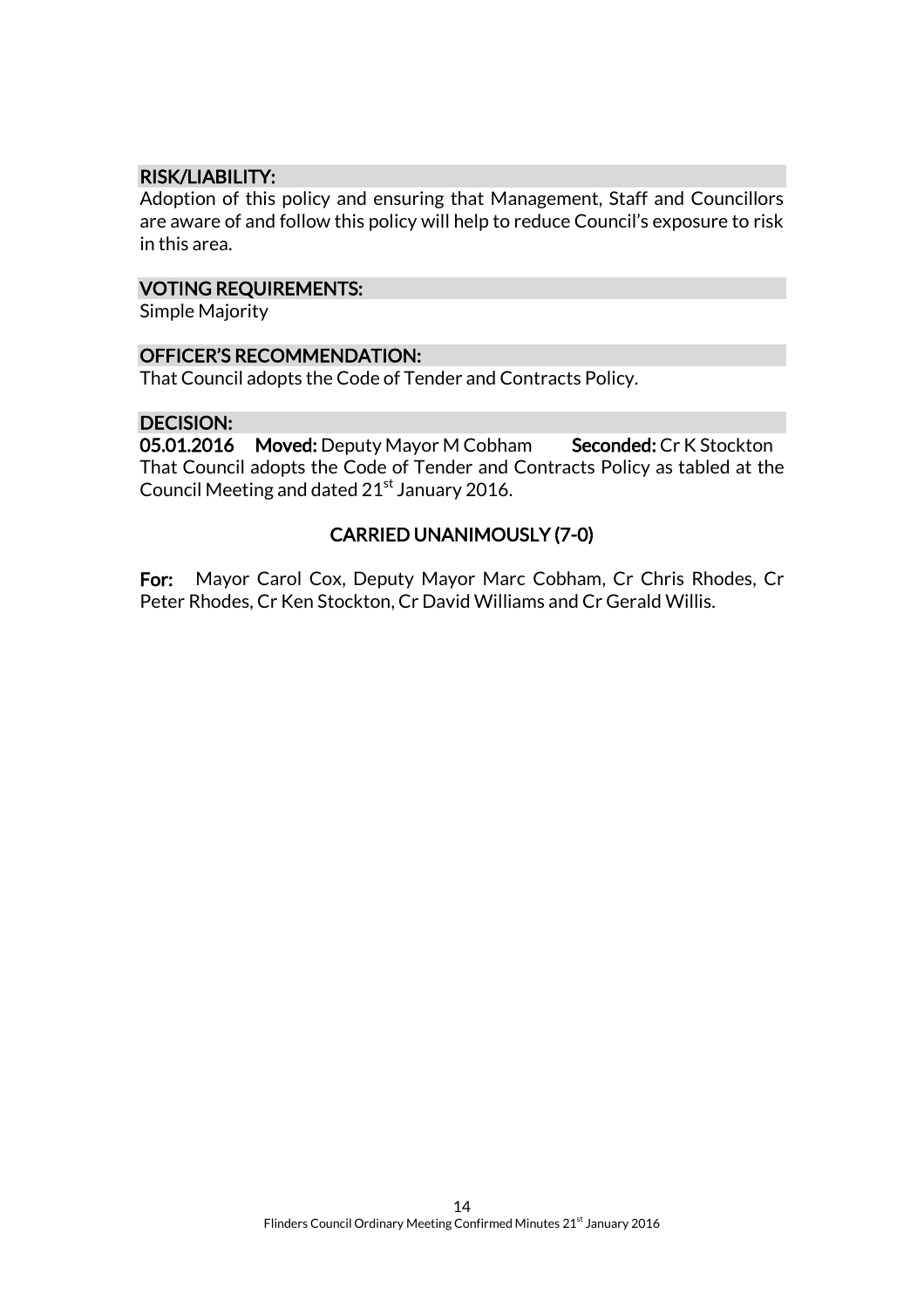# C. GOVERNANCE

#### Item C1: Local Government Association of Tasmania Policy Suite Stage 1 – Operational Behavioral Policies

| <b>ACTION</b>            | <b>Decision</b>                          |
|--------------------------|------------------------------------------|
| <b>PROPONENT</b>         | <b>Council Officer</b>                   |
| <b>OFFICER</b>           | Lauren Moraitis, Services Coordinator    |
| <b>FILE REFERENCE</b>    | GOV/0300                                 |
| <b>ASSOCIATED PAPERS</b> | Annexure 4: Policies to rescind          |
|                          | Annexure 5: LGAT Policies and procedures |

# INTRODUCTION:

The Local Government Association of Tasmania (LGAT) has engaged legal experts to provide a suite of best practice policies and procedures for Tasmanian Councils. One of the aims and benefits of developing and adopting the policy suite is to support consistent and best practice policies across local Tasmanian Councils.

# PREVIOUS COUNCIL CONSIDERATION:

24<sup>th</sup> November 2015 311.11.2015

# OFFICER'S REPORT:

Councils have a legal duty to take all reasonable steps to provide a safe workplace including one that is free from bullying, discrimination, harassment, victimisation and other inappropriate workplace behaviour. LGAT promotes workplace practices that treat all persons with dignity, courtesy and respect, and all policies and procedures have been developed based on current case law and regulations.

The aim of the LGAT Policy Suite is to assist Councils with:

- a) continuous compliance with their legal obligations arising out of workplace behaviours;
- b) best practices for understanding and applying expected standards of workplace behaviour in a constantly changing environment; and
- c) effectively dealing with expected standards of workplace behaviours.

Some of the benefits of adopting the LGAT Policy Suite are that the Policy Suite:

- a) has been prepared to ensure that Council complies with legal requirements;
- b) provides very clear instructions for employees so that they can fully understand their obligations as an employee of Council;
- c) provides for a system of review so that we can continually update the suite in accordance with issues we identify or best practice;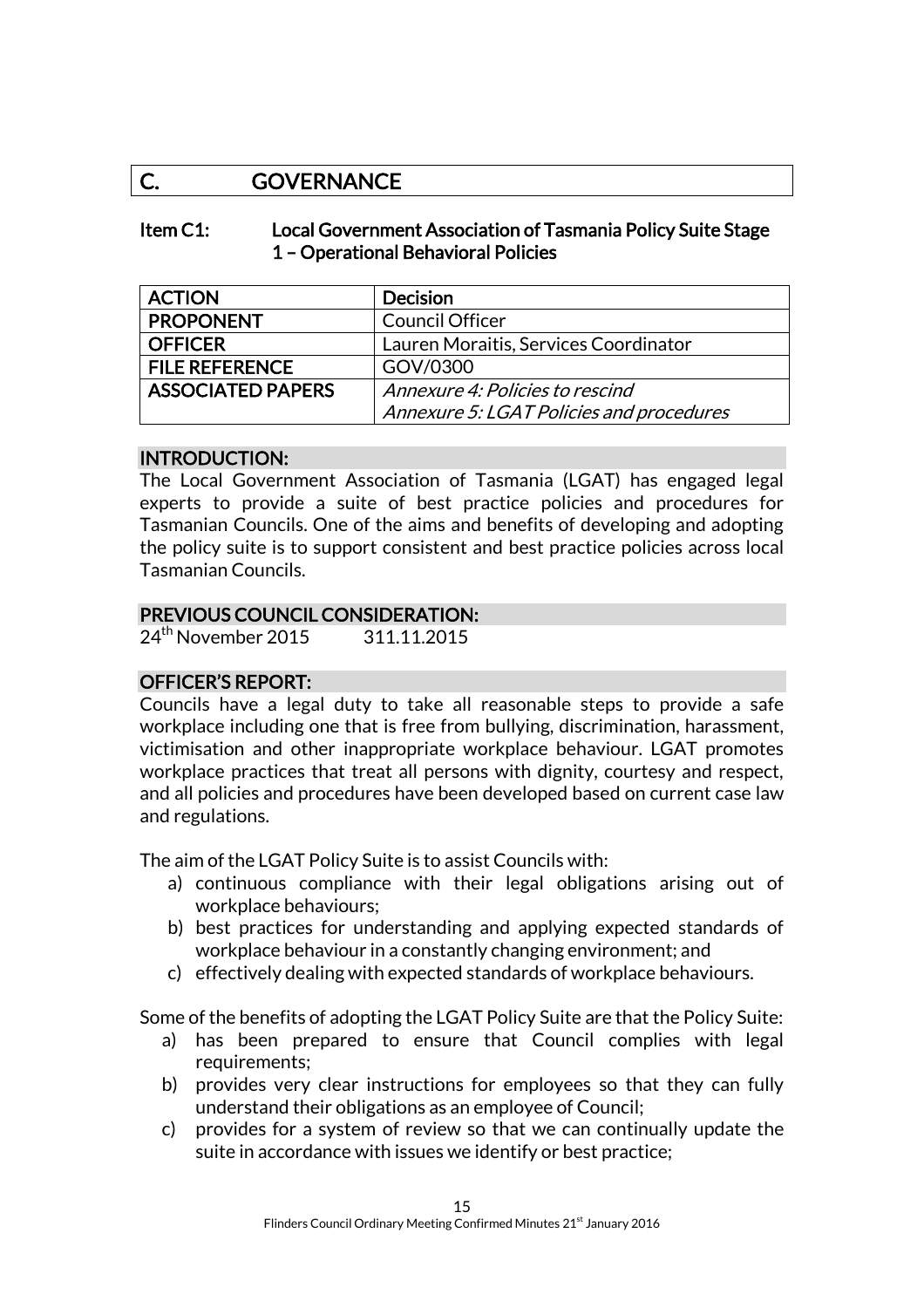- d) is set out in the same way using the same definitions so that once we get used to using this format they will be easy to use; and
- e) it is currently adopted by Hobart City Council and Northern Midlands Council and likely to be adopted across the State by other Councils and will therefore become industry standard and best practice.

Council resolved to rescind 12 policies and adopt the Local Government Association of Tasmania Policy Suite – Stage 1 of 12 policies and procedures at the November 2015 Ordinary Meeting of Council. These were allowed to lay on the table for 28 days for public comment. No submissions were received during the public consultation period.

# STATUTORY REQUIREMENT:

All laws in connection with the carrying out of work or the Workplace including:

- Age Discrimination Act 2004 (Cth)
- Anti-Discrimination Act 1998 (TAS)
- Australian Human Rights Commission Act 1986 (Cth)
- Disability Discrimination Act 1992 (Cth)
- Fair Work Act 2009(Cth)
- Local Government Act 1993(TAS)
- Racial Discrimination Act 1975 (Cth)
- Sex Discrimination Act 1984 (Cth)
- Work Health & Safety Act 2012 (TAS)
- Workers Rehabilitation & Compensation Act 1988 (TAS)

# POLICY/STRATEGIC IMPLICATIONS:

4. Strategic, Efficient and Effective Organisation – Responding to risks and opportunities.

4.3 Ensure Council meets its statutory obligations and manages corporate and community risk.

4.3.9 Maintain Council's Policy Manual and Instrument of Delegation.

4.4 Drive continuous improvement through a focus on customer service, community engagement, efficient systems and processes, innovation, capacity building and workforce development.

4.4.4 Compliance with the requirements of the Work Health and Safety Act 2012. A safe working environment where staff, volunteers and contractors understand safety issues, are supported and take individual responsibility for safety.

# BUDGET AND FINANCIAL IMPLICATIONS:

Nil

#### RISK/LIABILITY:

High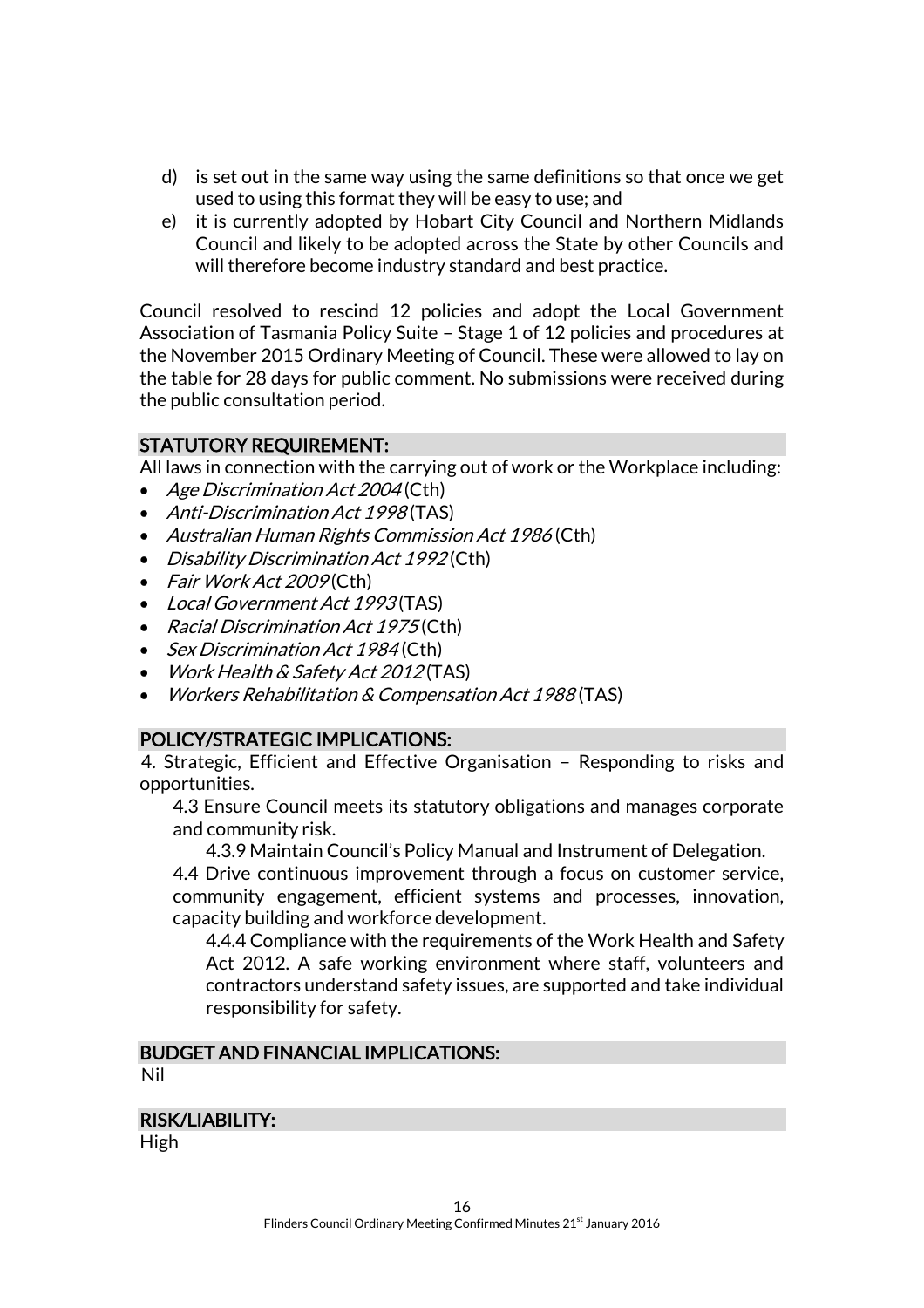The Workplace Health and Safety Act 2012 now enforces workplaces to show due diligence for workers and others who should be given the highest level of protection against harm to their health, safety and welfare from hazards and risks arising from work, as is reasonably practicable. The LGAT Policy Suite has been developed based on current laws and regulations, and case law to ensure that Councils comply with legal requirements.

All reasonable steps must be taken to ensure that policies and procedures are kept up to date with current legislative requirements, reviewed on a regular basis and implemented to employees with sufficient training provided. If this requirement is not met, Council is left exposed to vicarious liability and the possibility of being sued.

# VOTING REQUIREMENTS:

Simple Majority

#### OFFICER'S RECOMMENDATION:

- 1. That Flinders Council rescinds the following existing Council Behavioral Policies:
	- a) W2 Personal Protective Equipment Policy;
	- b) W5 Smoke Free Environment Policy;
	- c) W6 Staff Sun Protection Policy;
	- d) W7 Workplace Health and Safety Policy;
	- e) HR8 Equal Employment Opportunity Policy;
	- f) HR5 Employee Personal Development Appraisal Policy;
	- g) HR12 Staff Development Policy;
	- h) HR1 Antidiscrimination, Harassment and Bullying Policy;
	- i) HR11 Staff Code of Conduct Policy;
	- j) HR3 Disciplinary Policy;
	- k) W3 Rehabilitation Policy; and
	- l) HR2 Computer and Telephone Usage Policy.
- 2. That Council adopts the following Local Government Association of Tasmania Policy Suite – Stage 1 – Operational Behavioral Policies:
	- a) Code of Conduct;
	- b) Performance Management Policy;
	- c) Performance Management Procedure;
	- d) Fitness for Work Policy;
	- e) Fitness for Work Procedure;
	- f) Discipline Policy;
	- g) Discipline Procedure;
	- h) Communication Policy;
	- i) Work Health and Safety Policy;
	- j) Issues Resolution Policy;
	- k) Issues Resolution Procedure; and
	- l) Workplace Behaviour Policy.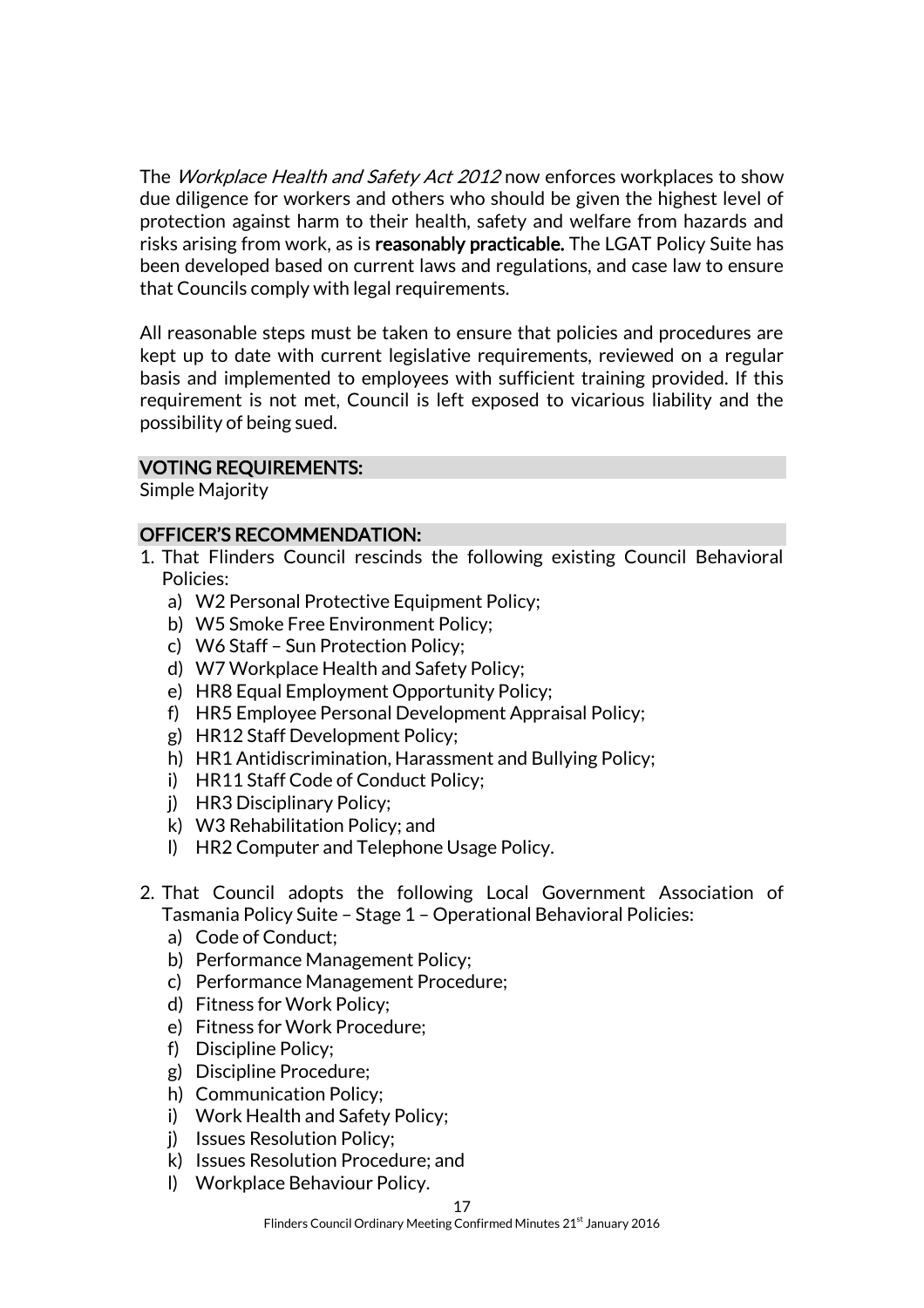# DECISION:

06.01.2016 Moved: Deputy Mayor M Cobham Seconded: Cr D Williams

- 1. That Flinders Council rescinds the following existing Council Behavioral Policies:
	- a) W2 Personal Protective Equipment Policy;
	- b) W5 Smoke Free Environment Policy;
	- c) W6 Staff Sun Protection Policy;
	- d) W7 Workplace Health and Safety Policy;
	- e) HR8 Equal Employment Opportunity Policy;
	- f) HR5 Employee Personal Development Appraisal Policy;
	- g) HR12 Staff Development Policy;
	- h) HR1 Antidiscrimination, Harassment and Bullying Policy;
	- i) HR11 Staff Code of Conduct Policy;
	- j) HR3 Disciplinary Policy;
	- k) W3 Rehabilitation Policy; and
	- l) HR2 Computer and Telephone Usage Policy.
- 2. That Council adopts the following Local Government Association of Tasmania Policy Suite – Stage 1 – Operational Behavioral Policies:
	- a) Code of Conduct;
	- b) Performance Management Policy;
	- c) Performance Management Procedure;
	- d) Fitness for Work Policy;
	- e) Fitness for Work Procedure;
	- f) Discipline Policy;
	- g) Discipline Procedure;
	- h) Communication Policy;
	- i) Work Health and Safety Policy;
	- j) Issues Resolution Policy;
	- k) Issues Resolution Procedure; and
	- l) Workplace Behaviour Policy.

# CARRIED UNANIMOUSLY (7-0)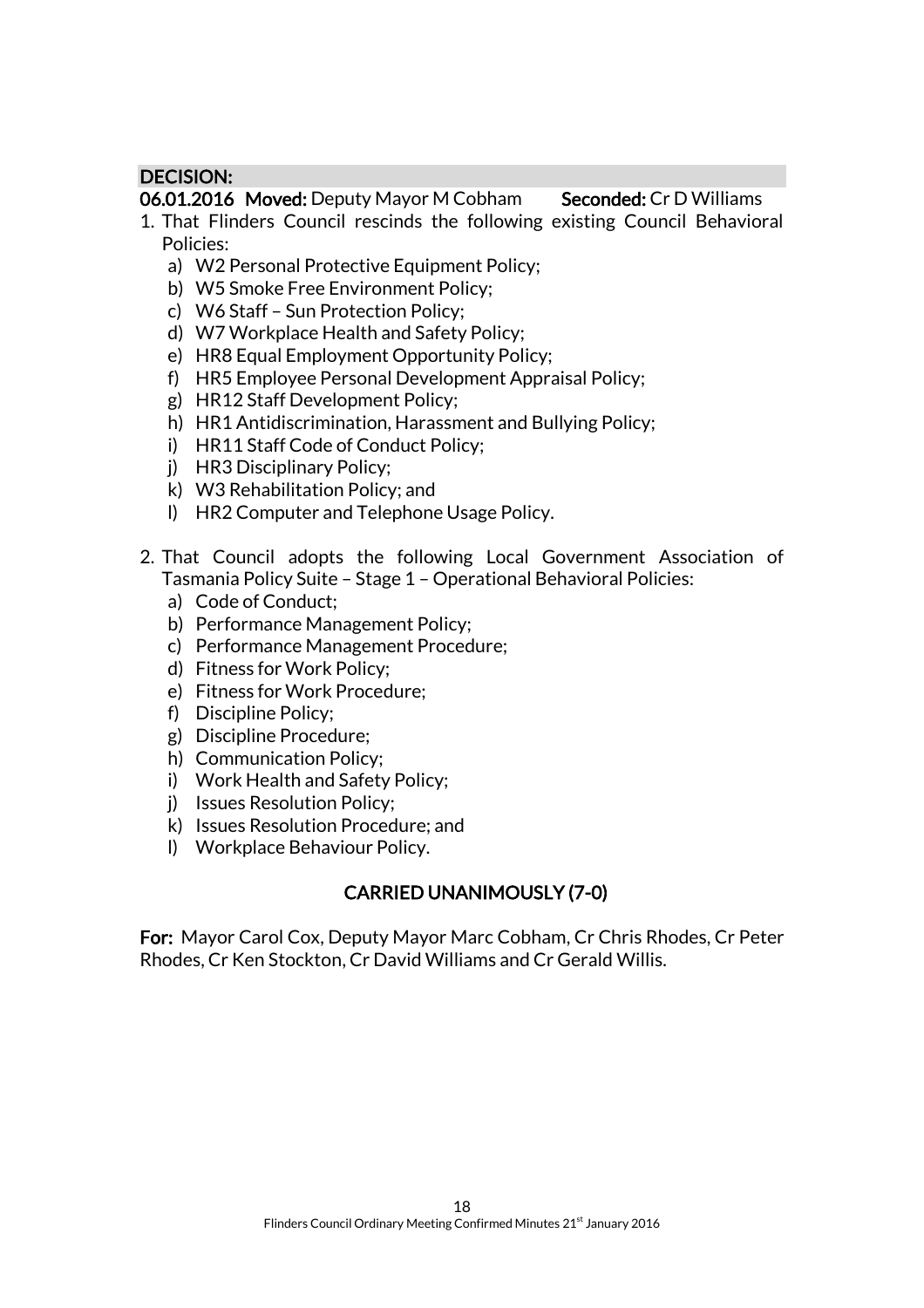#### Item C2: Council Policy Manual Policy

| <b>ACTION</b>            | <b>Decision</b>                          |
|--------------------------|------------------------------------------|
| <b>PROPONENT</b>         | Council Officer                          |
| <b>OFFICER</b>           | Raoul Harper, General Manager            |
| <b>FILE REFERENCE</b>    | ADM/0600                                 |
| <b>ASSOCIATED PAPERS</b> | Annexure 6: Submission - D Lovegrove     |
|                          | Annexure 7: REVISED DRAFT Council Policy |
|                          | <b>Manual Policy</b>                     |

# INTRODUCTION:

Council's Policy Manual is an important document of Council as it provides direction to Staff, Management and Councillors. Many of the policies are required by, or relate to, legislation and in most instances help manage Council's exposure to risk.

#### PREVIOUS COUNCIL CONSIDERATION:

| $14th$ June 1994               | 123.06.94   |
|--------------------------------|-------------|
| 13 <sup>th</sup> December 2001 | 301.12.01   |
| 23rd September 2010            | 281.09.10   |
| 15 <sup>th</sup> November 2012 | 342.11.12   |
| 24 <sup>th</sup> November 2015 | 317.11.2015 |

# OFFICER'S REPORT:

The Council Policy Manual Policy, last reviewed in November 2012, has been reviewed by staff and a revised policy was presented for Council consideration in November 2015.

The main revision to the policy is the removal of the requirement for policies that have been considered at ordinary meetings of Council to be advertised in the Island News, to lay on the table for a period of not less than 28 days for public comment and then to be subsequently reconsidered by Council. This requirement results in a substantial amount of additional work for staff and Councillors and cost to Council, the value of which is questionable when considering that in the past four years only one submission has been received on a policy during the public consultation period.

Council resolved to adopt the Council Policy Manual Policy at the November 2015 Ordinary Meeting of Council and allowed it to lay on the table for 28 days for public comment. One submission was received during the public consultation period (Annexure 6) requesting that Council maintain a process by which community members can continue to have input into Council policies.

By advertising in Island News and on Council's website that a proposed change to a policy will be printed in the upcoming Council Meeting Agenda and that community members can direct their comments on the proposed changes to the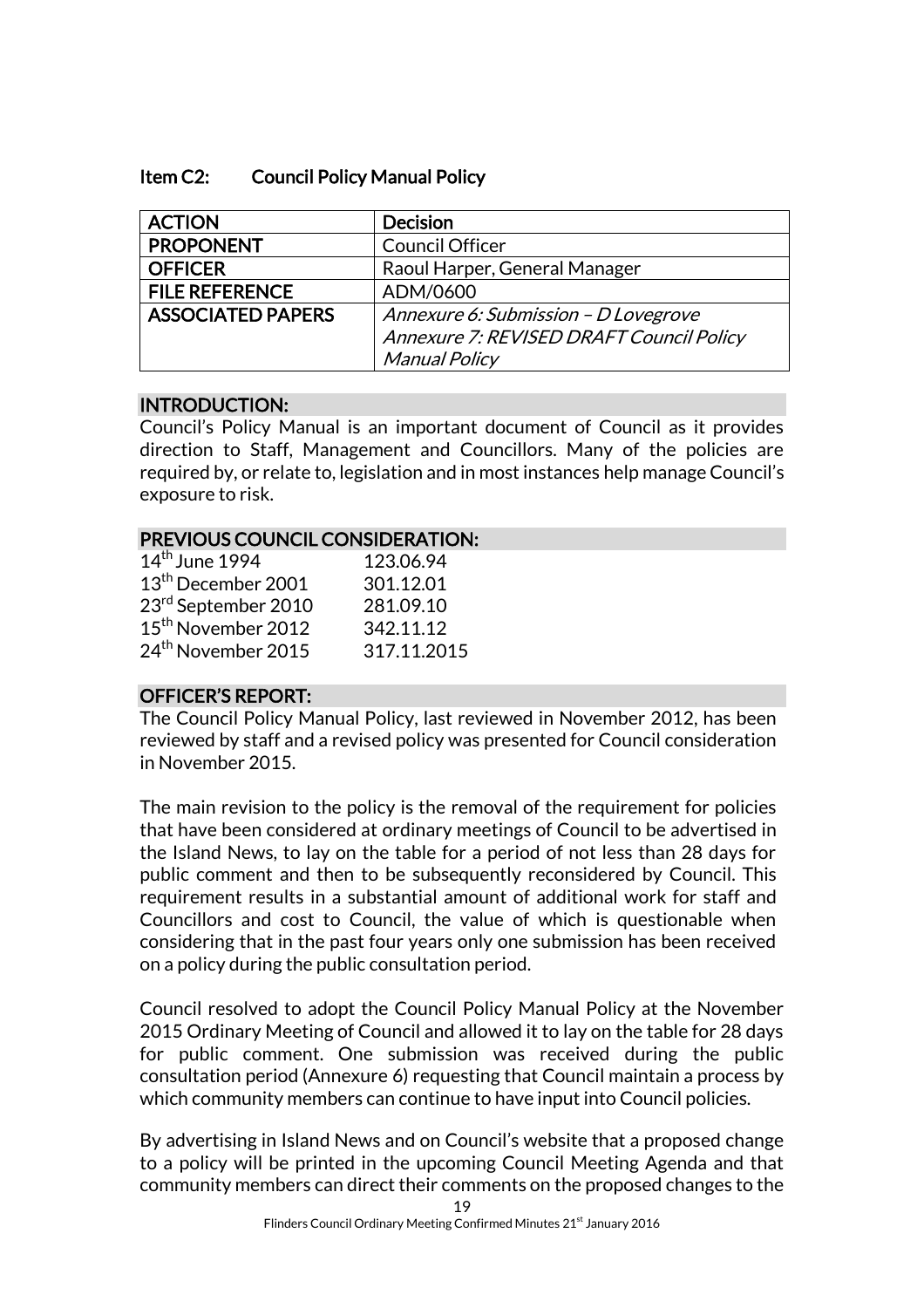Mayor, Councillors or General Manager, community consideration and input into policy changes or development can be maintained and the efficiencies sought still delivered.

A further recommended change is to bring the Policy Manual review period in line with the new four-year election cycle.

The additional proposed changes have been highlighted in the revised draft Council Policy Manual Policy (Annexure 7) for Council consideration.

# STATUTORY REQUIREMENT:

Local Government Act 1993 Local Government (General) Regulations 2015

#### POLICY/STRATEGIC IMPLICATIONS:

4. Strategic, Efficient and Effective Organisation - Responding to risks and opportunities.

4.3 Ensure Council meets its statutory obligations and manages corporate and community risk.

4.3.9 Maintain Council's Policy Manual and Instrument of Delegation.

# RISK/LIABILITY:

The changes proposed to the policy will not expose Council to added risk or liability. Revising processes that do not add value supports staff and Councillors to be more productive which in turn allows tasks and actions to be completed more efficiently.

# VOTING REQUIREMENTS:

Simple Majority

#### OFFICER'S RECOMMENDATION:

That Council adopts the Council Policy Manual Policy.

#### DECISION:

07.01.2016 Moved: Cr G Willis Seconded: Cr P Rhodes That Council discusses the item under Section 22 (9) of the Local Government

(Meeting Procedures).

# CARRIED UNANIMOUSLY (7-0)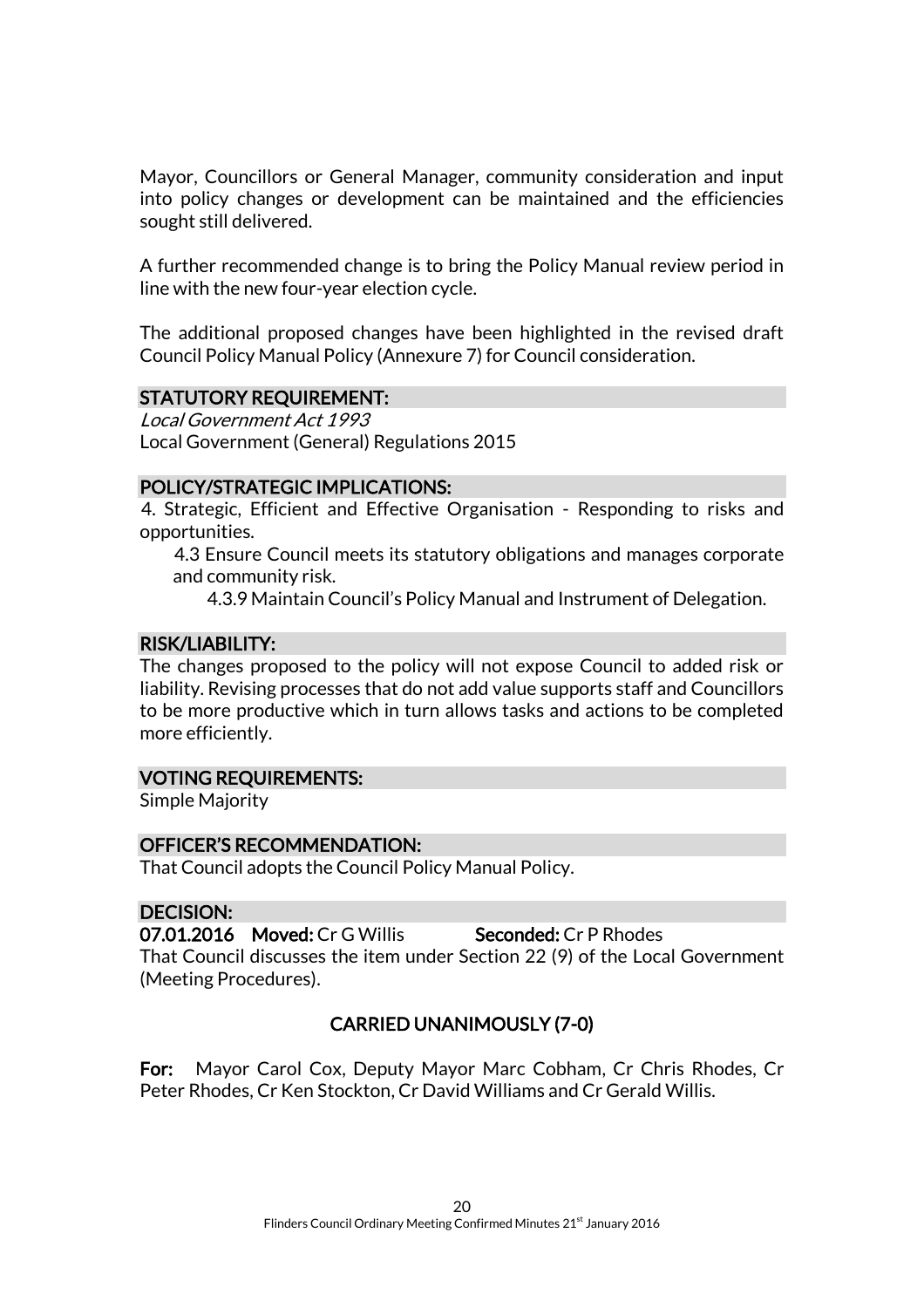08.01.2016 Moved: Cr G Willis Seconded: Deputy Mayor M Cobham That Council adopts the Council Policy Manual Policy as tabled at the Council Meeting and dated  $21<sup>st</sup>$  January 2016.

# CARRIED UNANIMOUSLY (7-0)

For: Mayor Carol Cox, Deputy Mayor Marc Cobham, Cr Chris Rhodes, Cr Peter Rhodes, Cr Ken Stockton, Cr David Williams and Cr Gerald Willis.

Note: The Mayor will respond in writing to the proponent to inform her of Council's decision.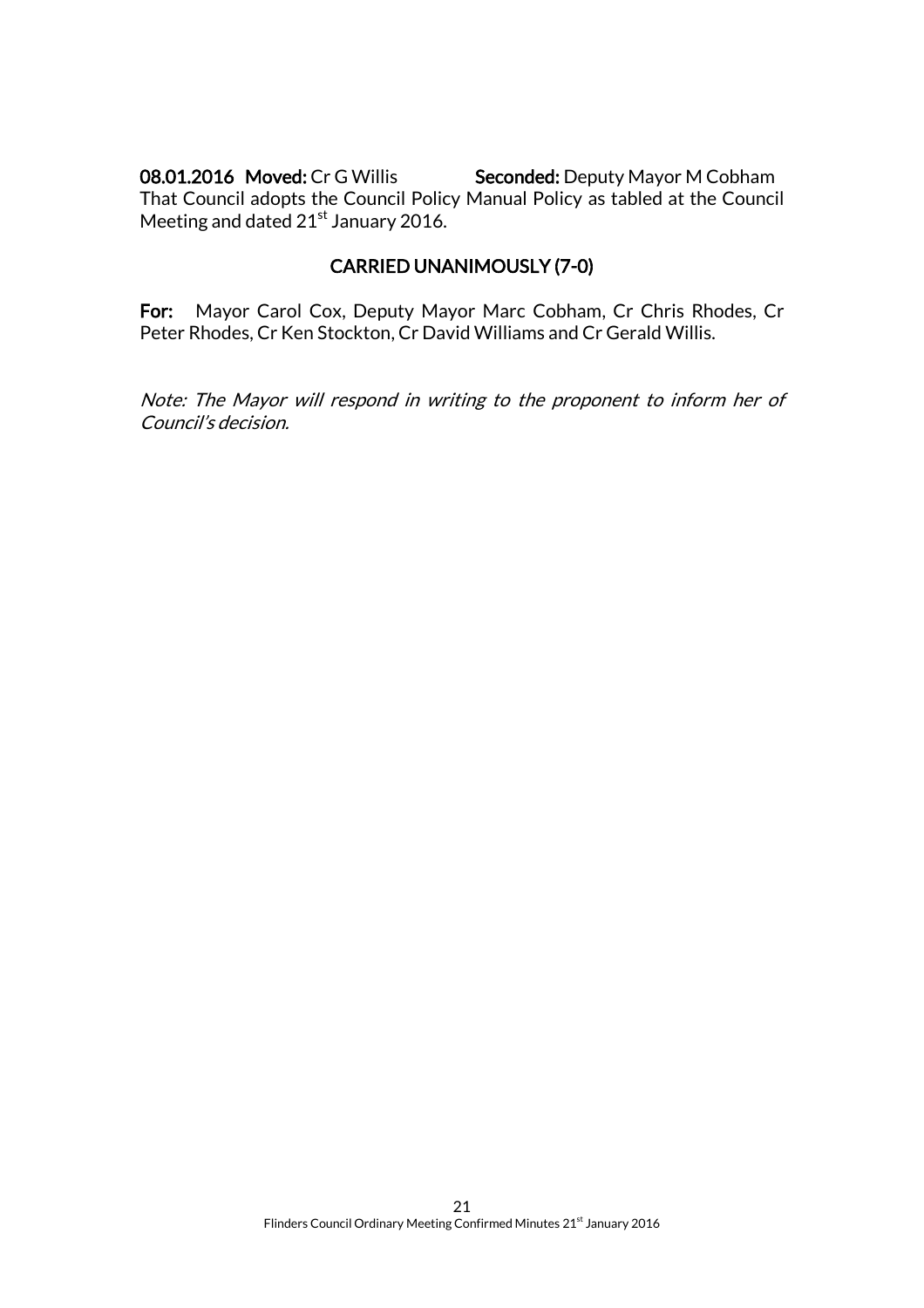| Item C3: |                                   |  | Tasmanian Economic Regulator's Customer Consultative |
|----------|-----------------------------------|--|------------------------------------------------------|
|          | <b>Committee - Representation</b> |  |                                                      |

| <b>ACTION</b>            | <b>Decision</b>                            |
|--------------------------|--------------------------------------------|
| <b>PROPONENT</b>         | <b>Council Officer</b>                     |
| <b>OFFICER</b>           | Raoul Harper, General Manager              |
| <b>FILE REFERENCE</b>    | CSV/1403                                   |
| <b>ASSOCIATED PAPERS</b> | Annexure 8: Letter from Tasmanian Economic |
|                          | Regulator 23 <sup>rd</sup> December 2015   |

# INTRODUCTION:

Flinders Council has been a member organisation of the Tasmanian Economic Regulator's Customer Consultative Committee (the OCCC) since the  $1<sup>st</sup>$  of May 2007. The Office of the Tasmanian Energy Regulator has requested advice as to whether Council wishes to seek reappointment to the OCCC for a further three years and if so who will be Council's representative.

# PREVIOUS COUNCIL CONSIDERATION:

 $10^{th}$  March 2005 22<sup>nd</sup> April 2010 108.04.10

# OFFICER'S REPORT:

The Tasmanian Economic Regulator's Customer Consultative Committee plays an important part in the regulatory frameworks for electricity, natural gas and the water and sewerage sectors and provides advice to the regulator on issues that are important to customers from the perspective of the member organisations.

Flinders Council is a current member organisation of the Tasmanian Economic Regulator's Customer Consultative Committee, with appointment for a 3 year period until 30 April 2016. The Office of the Tasmanian Energy Regulator seeks advice as to whether Flinders Council would like to continue to have representation on the OCCC for the next three years.

The Treasurer and/or the Minister are responsible for appointing organisations to serve as members of the OCCC under the *Electricity Supply Industry Act* 1995, the Water and Sewerage Industry Act 2008 and/or the Gas Act 2000. Once member organisation's intentions are known, ministerial appointment will be sought.

The Council is responsible for nominating the specific person to represent the organisation at the committee meetings. The General Manager has been the nominated person to date and is willing to continue in such a role if required.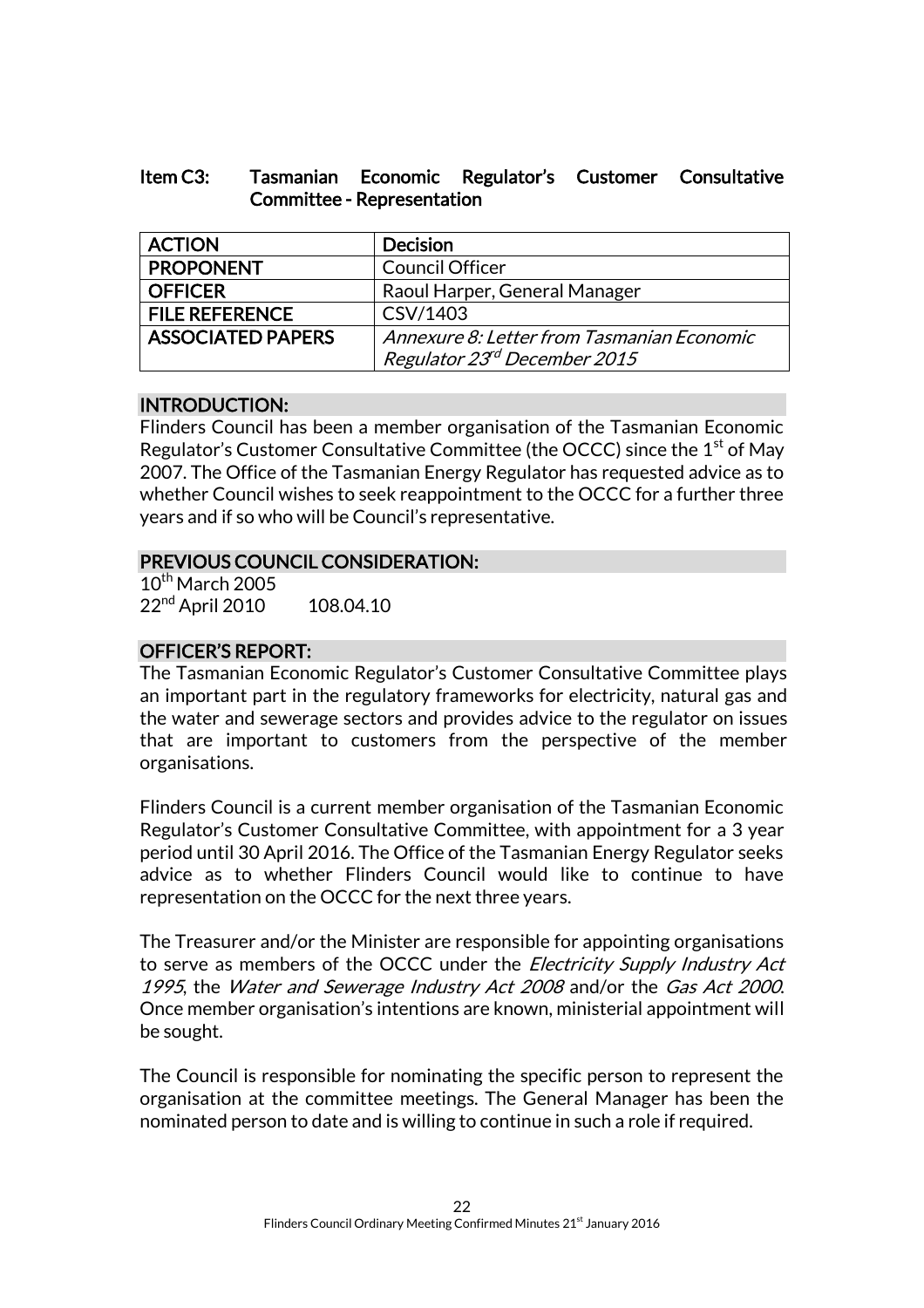# STATUTORY REQUIREMENT:

Nil

#### POLICY/STRATEGIC IMPLICATIONS:

4. Strategic, Efficient and Effective Organisation - Responding to risks and opportunities.

4.1 Remain actively engaged with internal and external stakeholders providing regional leadership.

#### BUDGET AND FINANCIAL IMPLICATIONS:

Travel expenses to attend meetings in Hobart.

#### RISK/LIABILITY:

Low

#### VOTING REQUIREMENTS:

Simple Majority

#### OFFICER'S RECOMMENDATION:

- 1. That Council seeks re-appointment as a member organisation of the Tasmanian Economic Regulator's Customer Consultative Committee (the OCCC) for a period of three years.
- 2. Council confirms the General Manager as its representative on the Tasmanian Economic Regulator's Customer Consultative Committee for a period of three years.

#### DECISION:

09.01.2016 Moved: Cr P Rhodes Seconded: Cr D Williams

That Council seeks re-appointment as a member organisation of the Tasmanian Economic Regulator's Customer Consultative Committee (the OCCC) for a period of three years.

# CARRIED UNANIMOUSLY (7-0)

For: Mayor Carol Cox, Deputy Mayor Marc Cobham, Cr Chris Rhodes, Cr Peter Rhodes, Cr Ken Stockton, Cr David Williams and Cr Gerald Willis.

10.01.2016 Moved: Cr G Willis Seconded: Cr K Stockton Council confirms Cr Peter Rhodes as its representative on the Tasmanian Economic Regulator's Customer Consultative Committee for a period of three years.

# CARRIED UNANIMOUSLY (7-0)

For: Mayor Carol Cox, Deputy Mayor Marc Cobham, Cr Chris Rhodes, Cr Peter Rhodes, Cr Ken Stockton, Cr David Williams and Cr Gerald Willis.

23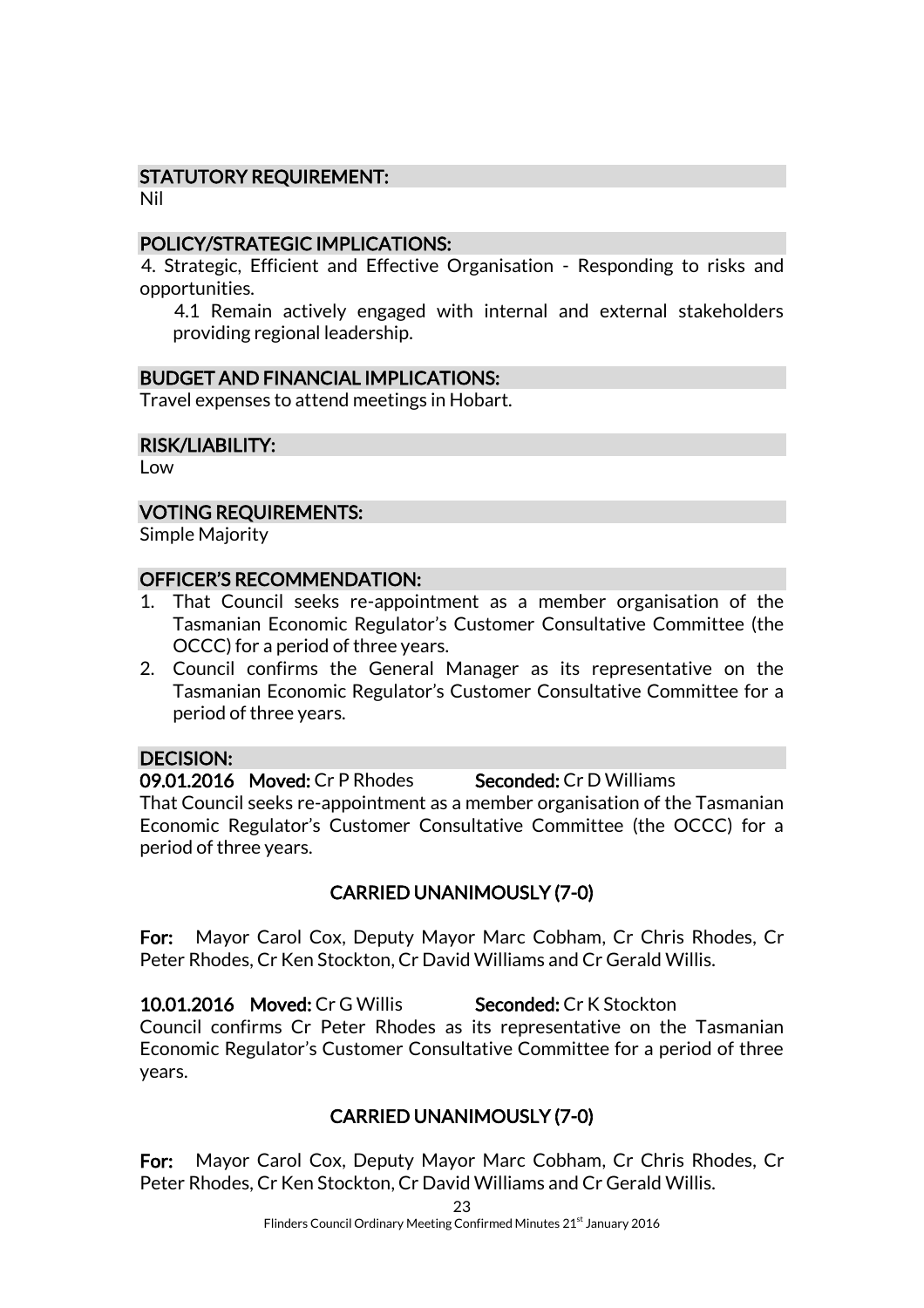#### Item C4: Council's 2nd Quarterly Report

| <b>ACTION</b>            | Information                                                                         |
|--------------------------|-------------------------------------------------------------------------------------|
| <b>PROPONENT</b>         | <b>Council Officer</b>                                                              |
| <b>OFFICER</b>           | Raoul Harper, General Manager                                                       |
| <b>FILE REFERENCE</b>    | COU/0600                                                                            |
| <b>ASSOCIATED PAPERS</b> | Annexure 9: Council's 2 <sup>nd</sup> Quarterly Report<br>(October - December 2015) |

#### INTRODUCTION:

The purpose of this report is to provide Councillors with an update of the various actions taken by the whole of Council for the second quarter of the financial year.

#### PREVIOUS COUNCIL CONSIDERATION:

Previously provided as a departmental monthly report then departmental quarterly reports.

#### OFFICER'S REPORT:

Please read Annexure 9 - Council's 2<sup>nd</sup> Quarterly Report (October - December 2015).

#### VOTING REQUIREMENTS:

Simple Majority

#### OFFICER'S RECOMMENDATION:

That the Council's 2<sup>nd</sup> Quarterly Report (October - December 2015) be received and accepted by Council.

#### DECISION:

11.01.2016 Moved: Deputy Mayor M Cobham Seconded: Cr P Rhodes That the Council's  $2^{nd}$  Quarterly Report (October - December 2015) be received and accepted by Council.

#### CARRIED UNANIMOUSLY (7-0)